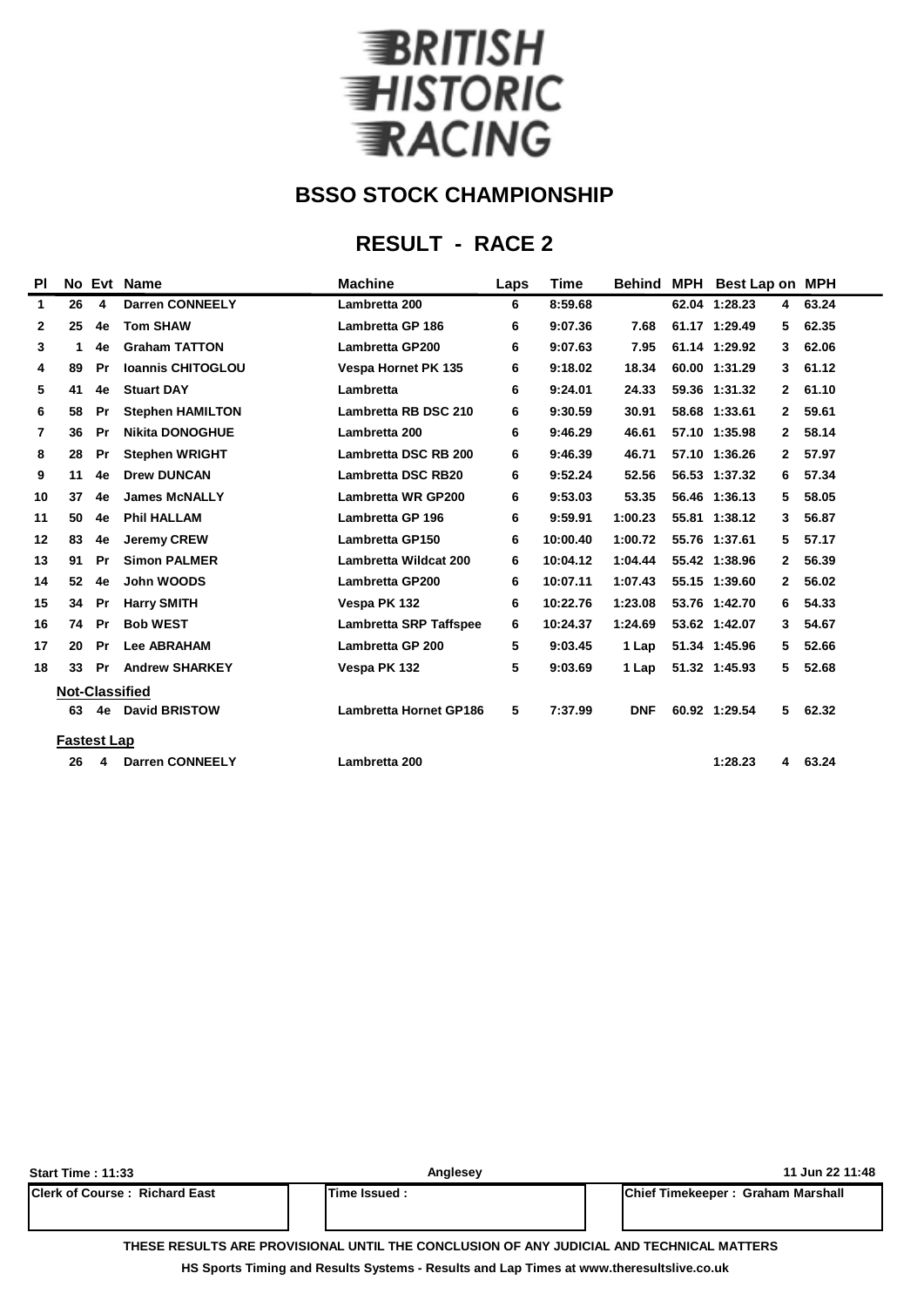

## **EVENT Pr**

| <b>PI</b>    |                    |    | No Evt Name              | <b>Machine</b>                | Laps | <b>Time</b> | MPH | Best Lap on MPH               |       |
|--------------|--------------------|----|--------------------------|-------------------------------|------|-------------|-----|-------------------------------|-------|
| 1            | 89                 | Pr | <b>Ioannis CHITOGLOU</b> | <b>Vespa Hornet PK 135</b>    | 6    | 9:18.02     |     | 60.00 1:31.29<br>3            | 61.12 |
| $\mathbf{2}$ | 58                 | Pr | <b>Stephen HAMILTON</b>  | Lambretta RB DSC 210          | 6    | 9:30.59     |     | 58.68 1:33.61<br>$\mathbf{2}$ | 59.61 |
| 3            | 36                 | Pr | <b>Nikita DONOGHUE</b>   | Lambretta 200                 | 6    | 9:46.29     |     | 57.10 1:35.98<br>$\mathbf{2}$ | 58.14 |
| 4            | 28                 | Pr | <b>Stephen WRIGHT</b>    | Lambretta DSC RB 200          | 6    | 9:46.39     |     | 57.10 1:36.26<br>2            | 57.97 |
| 5.           | 91                 | Pr | <b>Simon PALMER</b>      | Lambretta Wildcat 200         | 6    | 10:04.12    |     | 55.42 1:38.96<br>$\mathbf{2}$ | 56.39 |
| 6            | 34                 | Pr | <b>Harry SMITH</b>       | Vespa PK 132                  | 6    | 10:22.76    |     | 53.76 1:42.70<br>6            | 54.33 |
| 7            | 74                 | Pr | <b>Bob WEST</b>          | <b>Lambretta SRP Taffspee</b> | 6    | 10:24.37    |     | 53.62 1:42.07<br>3            | 54.67 |
| 8            | 20                 | Pr | <b>Lee ABRAHAM</b>       | Lambretta GP 200              | 5    | 9:03.45     |     | 51.34 1:45.96<br>5.           | 52.66 |
| 9            | 33                 | Pr | <b>Andrew SHARKEY</b>    | Vespa PK 132                  | 5    | 9:03.69     |     | 51.32 1:45.93<br>5.           | 52.68 |
|              | <b>Fastest Lap</b> |    |                          |                               |      |             |     |                               |       |
|              | 89                 | Pr | <b>Ioannis CHITOGLOU</b> | <b>Vespa Hornet PK 135</b>    |      |             |     | 1:31.29<br>3                  | 61.12 |

| <b>Start Time: 11:33</b>              | Anglesey                                                                                 | 11 Jun 22 11:48                   |
|---------------------------------------|------------------------------------------------------------------------------------------|-----------------------------------|
| <b>IClerk of Course: Richard East</b> | lTime Issued :                                                                           | Chief Timekeeper: Graham Marshall |
|                                       | THESE RESULTS ARE PROVISIONAL UNTIL THE CONCLUSION OF ANY JUDICIAL AND TECHNICAL MATTERS |                                   |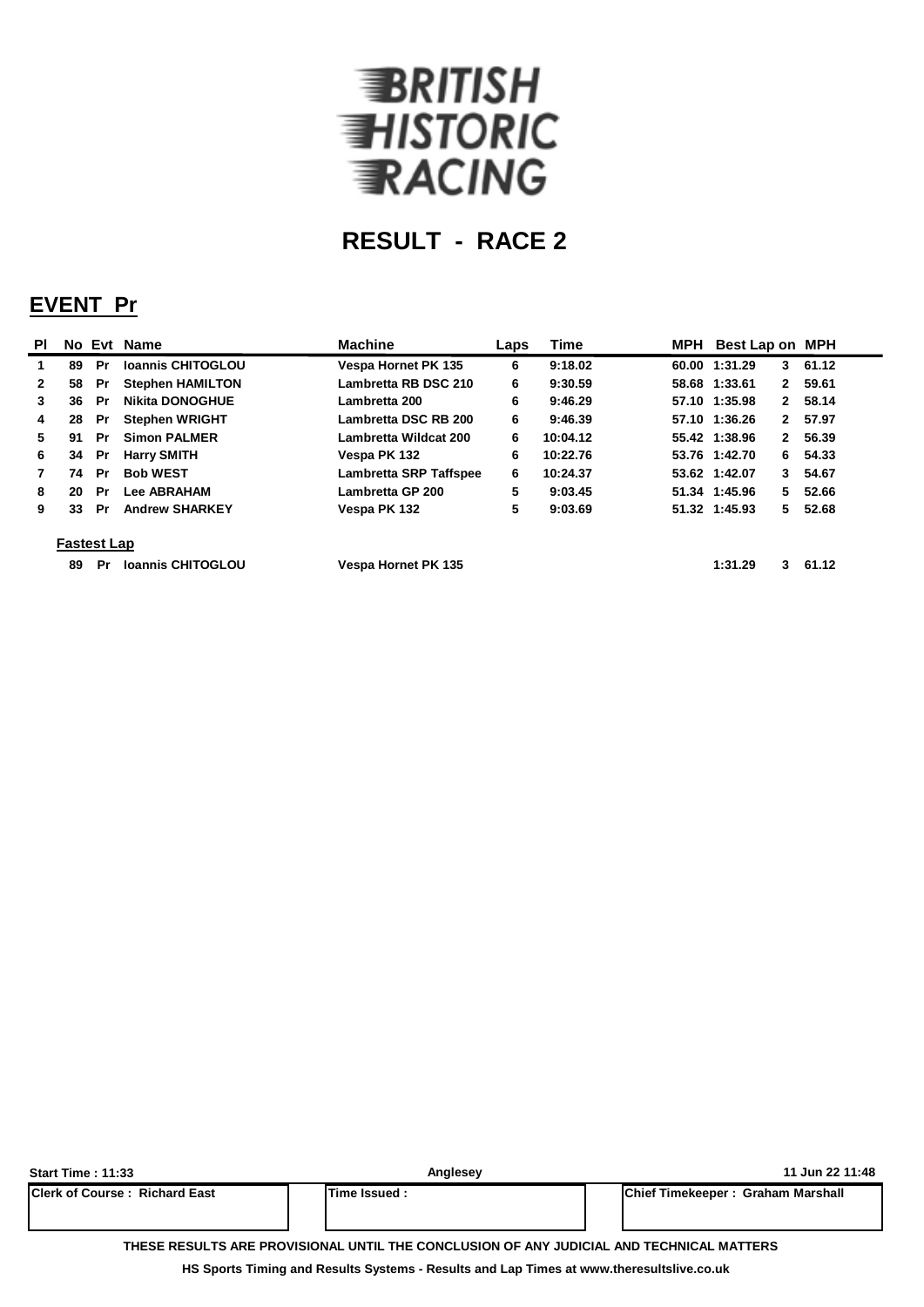

## **EVENT 4**

| <b>PI</b> |                          |   | No Evt Name            | <b>Machine</b> | Laps | Time    | MPH Best Lap on MPH |   |       |
|-----------|--------------------------|---|------------------------|----------------|------|---------|---------------------|---|-------|
|           | 26                       | 4 | <b>Darren CONNEELY</b> | Lambretta 200  | 6    | 8:59.68 | 62.04 1:28.23       | 4 | 63.24 |
|           | <b>Fastest Lap</b><br>26 | 4 | Darren CONNEELY        | Lambretta 200  |      |         | 1:28.23             |   | 63.24 |
|           |                          |   |                        |                |      |         |                     |   |       |

### **EVENT 4e**

| <b>PI</b>    |                    |    | No Evt Name           | <b>Machine</b>            | <b>Time</b><br>Laps |          |            | MPH Best Lap on MPH |               |    |         |
|--------------|--------------------|----|-----------------------|---------------------------|---------------------|----------|------------|---------------------|---------------|----|---------|
| 1.           | 25                 | 4e | <b>Tom SHAW</b>       | Lambretta GP 186          | 6                   | 9:07.36  |            |                     | 61.17 1:29.49 |    | 562.35  |
| $\mathbf{2}$ |                    | 4e | <b>Graham TATTON</b>  | Lambretta GP200           | 6                   | 9:07.63  |            |                     | 61.14 1:29.92 | 3  | 62.06   |
| 3            | 41                 | 4e | <b>Stuart DAY</b>     | Lambretta                 | 6                   | 9:24.01  |            |                     | 59.36 1:31.32 |    | 2 61.10 |
| 4            | 11                 | 4e | <b>Drew DUNCAN</b>    | <b>Lambretta DSC RB20</b> | 6                   | 9:52.24  |            |                     | 56.53 1:37.32 | 6. | 57.34   |
| 5.           | 37                 | 4e | <b>James McNALLY</b>  | Lambretta WR GP200        | 6                   | 9:53.03  |            |                     | 56.46 1:36.13 | 5. | 58.05   |
| 6            | 50                 | 4e | <b>Phil HALLAM</b>    | Lambretta GP 196          | 6                   | 9:59.91  |            |                     | 55.81 1:38.12 | 3  | 56.87   |
| $\mathbf{7}$ | 83                 | 4e | <b>Jeremy CREW</b>    | <b>Lambretta GP150</b>    | 6                   | 10:00.40 |            |                     | 55.76 1:37.61 | 5. | 57.17   |
| 8            | 52                 | 4e | John WOODS            | Lambretta GP200           | 6                   | 10:07.11 |            |                     | 55.15 1:39.60 | 2  | 56.02   |
|              |                    |    | <b>Not-Classified</b> |                           |                     |          |            |                     |               |    |         |
|              | 63                 | 4e | <b>David BRISTOW</b>  | Lambretta Hornet GP186    | 5                   | 7:37.99  | <b>DNF</b> |                     | 60.92 1:29.54 |    | 562.32  |
|              | <b>Fastest Lap</b> |    |                       |                           |                     |          |            |                     |               |    |         |
|              | 25                 | 4e | <b>Tom SHAW</b>       | Lambretta GP 186          |                     |          |            |                     | 1:29.49       | 5. | 62.35   |

| <b>Start Time: 11:33</b>             | Anglesey       |                                                                                          | 11 Jun 22 11:48 |
|--------------------------------------|----------------|------------------------------------------------------------------------------------------|-----------------|
| <b>Clerk of Course: Richard East</b> | lTime Issued : | <b>IChief Timekeeper: Graham Marshall</b>                                                |                 |
|                                      |                | THESE RESULTS ARE PROVISIONAL UNTIL THE CONCLUSION OF ANY JUDICIAL AND TECHNICAL MATTERS |                 |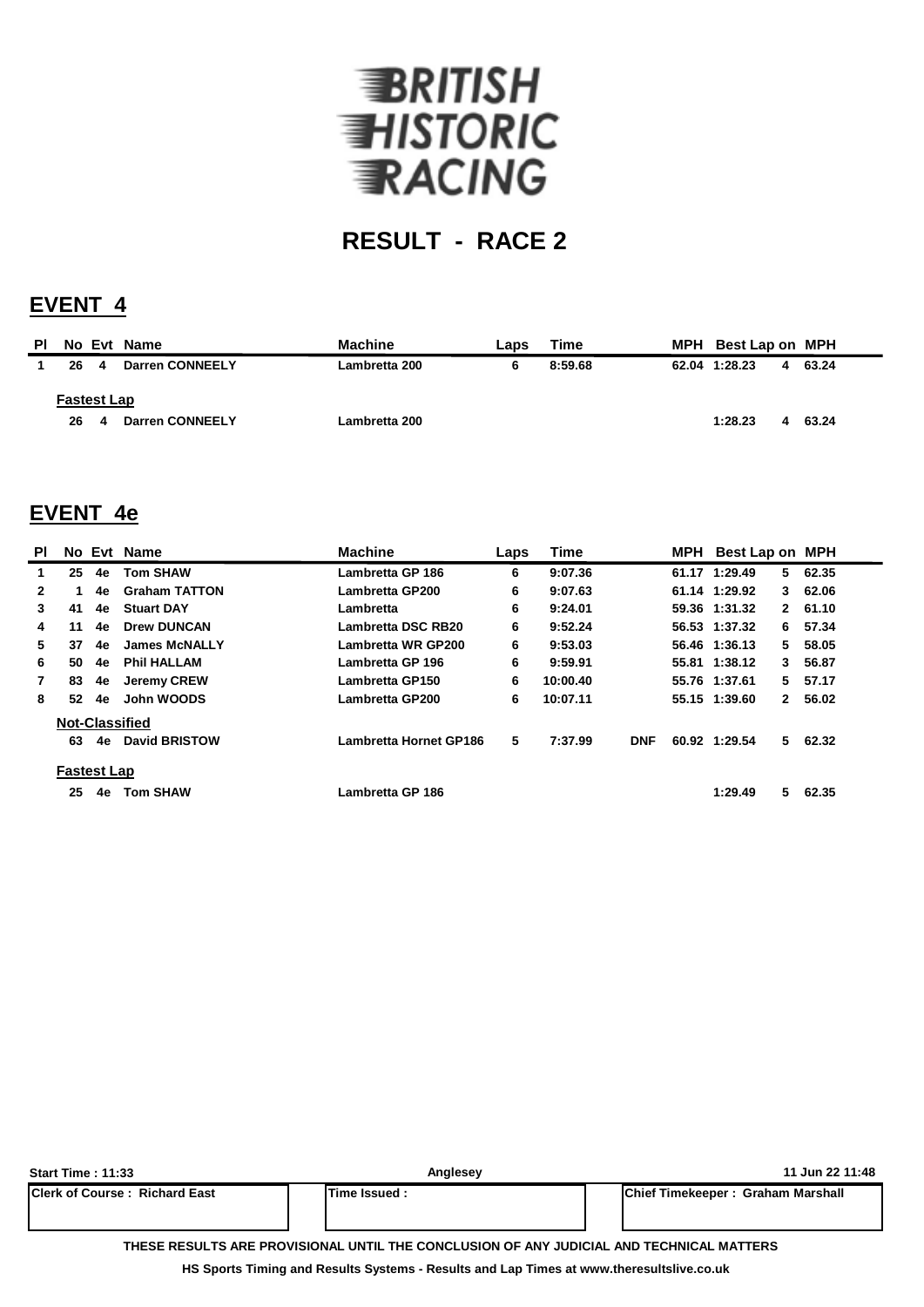| $\mathbf 1$ |     | <b>Graham TATTON</b>                                                |                                             |  |                                                               |                                         |   |                |                 |
|-------------|-----|---------------------------------------------------------------------|---------------------------------------------|--|---------------------------------------------------------------|-----------------------------------------|---|----------------|-----------------|
|             |     |                                                                     |                                             |  |                                                               | Lap 1 2 3 4 5 6 7                       | 8 | $\overline{9}$ | 10              |
|             |     | 1   1:33.99   1:30.69   1:29.92   1:30.33   1:31.41   1:31.29       |                                             |  |                                                               |                                         |   |                |                 |
| 11          |     | <b>Drew DUNCAN</b>                                                  |                                             |  |                                                               |                                         |   |                |                 |
|             | Lap | $1 \qquad 2 \qquad 3 \qquad 4 \qquad 5 \qquad 6$                    |                                             |  |                                                               | $\overline{7}$                          | 8 | $\overline{9}$ | 10 <sub>1</sub> |
|             |     | 1   1:43.40   1:37.92   1:37.37   1:38.59   1:37.64   1:37.32       |                                             |  |                                                               |                                         |   |                |                 |
| 20          |     | <b>Lee ABRAHAM</b>                                                  |                                             |  |                                                               |                                         |   |                |                 |
|             |     | Lap 1 2 3 4 5                                                       |                                             |  | $\overline{\phantom{a}}$ 6                                    | $7 -$                                   | 8 | $\overline{9}$ | 10              |
|             |     | 1   1:54.33   1:48.56   1:47.70   1:46.90   1:45.96                 |                                             |  |                                                               |                                         |   |                |                 |
| 25          |     | <b>Tom SHAW</b>                                                     |                                             |  |                                                               |                                         |   |                |                 |
|             | Lap |                                                                     |                                             |  | $1$ and $2$ and $3$ and $4$ and $5$ b $6$                     | $7 \pm 1$                               | 8 | $\overline{9}$ | 10              |
|             |     | 1   1:36.06   1:30.32   1:30.48   1:30.50   1:29.49   1:30.51       |                                             |  |                                                               |                                         |   |                |                 |
| 26          |     | <b>Darren CONNEELY</b>                                              |                                             |  |                                                               |                                         |   |                |                 |
|             |     |                                                                     |                                             |  |                                                               | Lap 1 2 3 4 5 6 7                       | 8 | $\overline{9}$ | 10              |
|             |     | 1   1:33.44   1:28.82   1:28.45   1:28.23   1:29.79   1:30.95       |                                             |  |                                                               |                                         |   |                |                 |
| 28          |     | <b>Stephen WRIGHT</b>                                               |                                             |  |                                                               |                                         |   |                |                 |
|             |     | Lap 1 2 3 4                                                         |                                             |  |                                                               | $5 \t\t 6 \t\t 7$                       | 8 | $\overline{9}$ | 10 <sub>1</sub> |
|             |     | 1   1:42.48   1:36.26   1:36.28   1:37.24   1:36.95   1:37.18       |                                             |  |                                                               |                                         |   |                |                 |
| 33          |     | <b>Andrew SHARKEY</b>                                               |                                             |  |                                                               |                                         |   |                |                 |
|             |     |                                                                     |                                             |  | Lap 1 2 3 4 5 6                                               | $7 - 7$                                 | 8 | $\overline{9}$ | 10              |
|             |     | 1   1:54.74   1:48.55   1:47.67   1:46.80   1:45.93                 |                                             |  |                                                               |                                         |   |                |                 |
| 34          |     | <b>Harry SMITH</b>                                                  |                                             |  |                                                               |                                         |   |                |                 |
|             |     |                                                                     |                                             |  | Lap 1 2 3 4 5 6                                               | $7 \pm 1$                               | 8 | 9              | 10              |
|             |     |                                                                     | 1:43.81  1:43.48  1:42.89  1:43.18  1:42.70 |  |                                                               |                                         |   |                |                 |
| 36          |     | <b>Nikita DONOGHUE</b>                                              |                                             |  |                                                               |                                         |   |                |                 |
|             |     | $Lap$ 1 2                                                           |                                             |  |                                                               | $3 \qquad 4 \qquad 5 \qquad 6 \qquad 7$ | 8 | 9              | 10              |
|             |     |                                                                     |                                             |  | 1   1:42.21   1:35.98   1:36.52   1:37.10   1:37.18   1:37.30 |                                         |   |                |                 |
| 37          |     | <b>James McNALLY</b>                                                |                                             |  |                                                               |                                         |   |                |                 |
|             |     |                                                                     |                                             |  |                                                               | Lap 1 2 3 4 5 6 7 8                     |   | $\overline{9}$ | 10              |
|             |     | 1   1:41.34   1:38.08   1:38.62   1:38.22   1:36.13   1:40.64       |                                             |  |                                                               |                                         |   |                |                 |
| 41          |     | <b>Stuart DAY</b>                                                   |                                             |  |                                                               |                                         |   |                |                 |
|             |     |                                                                     |                                             |  |                                                               | Lap 1 2 3 4 5 6 7 8                     |   | 9              | 10              |
|             |     | 1    1:37.18    1:31.32    1:32.68    1:33.68    1:33.56    1:35.59 |                                             |  |                                                               |                                         |   |                |                 |
| 50          |     | <b>Phil HALLAM</b>                                                  |                                             |  |                                                               |                                         |   |                |                 |
|             |     |                                                                     |                                             |  |                                                               | Lap 1 2 3 4 5 6 7 8                     |   | 9              | 10              |
|             |     | 1   1:45.50   1:38.95   1:38.12   1:39.42   1:38.46   1:39.46       |                                             |  |                                                               |                                         |   |                |                 |
| 52          |     | John WOODS                                                          |                                             |  |                                                               |                                         |   |                |                 |
|             |     |                                                                     |                                             |  |                                                               | Lap 1 2 3 4 5 6 7 8 9                   |   |                | $\sim$ 10       |
|             |     | 1   1:46.19   1:39.60   1:40.55   1:40.38   1:40.48   1:39.91       |                                             |  |                                                               |                                         |   |                |                 |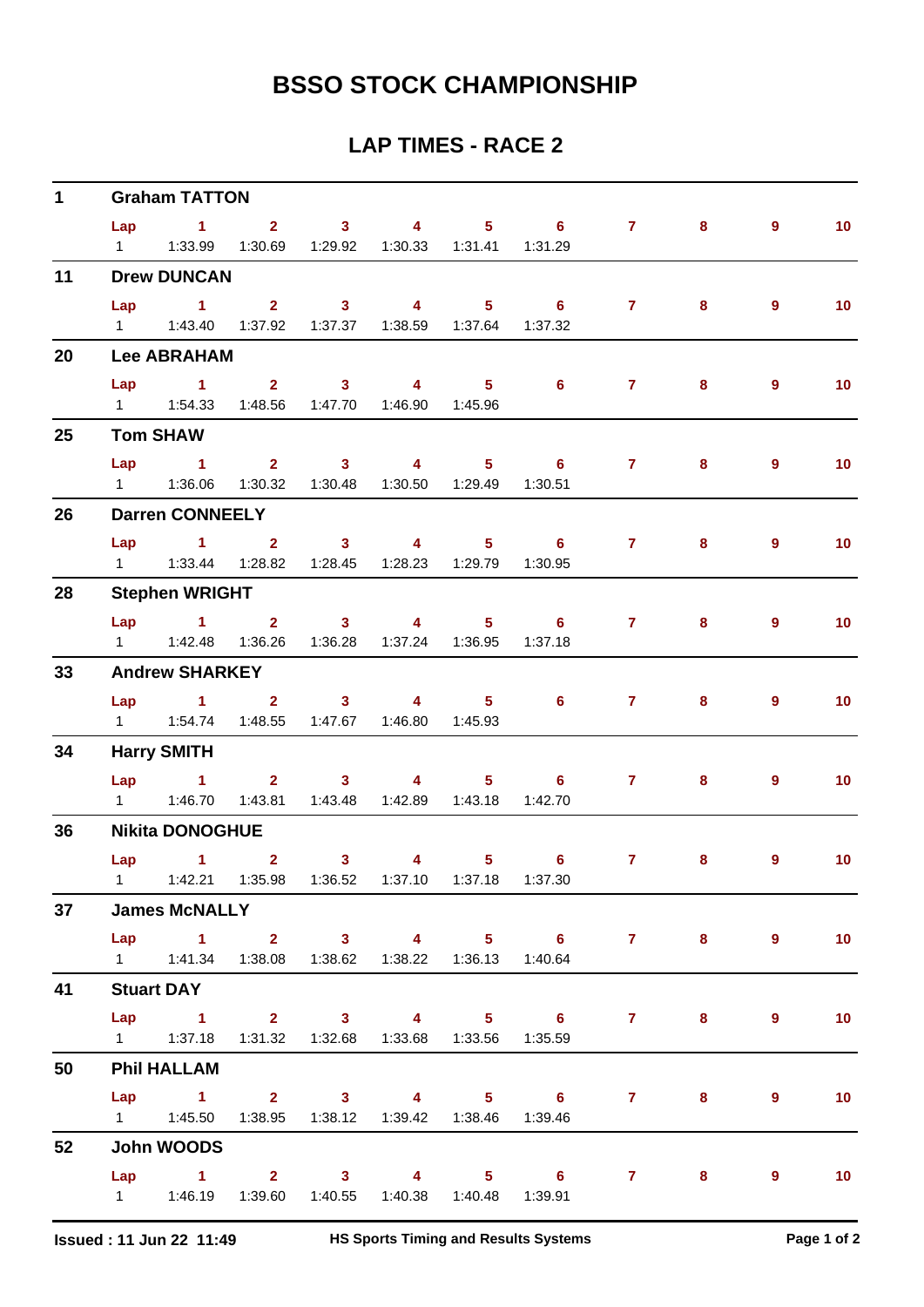| 58 |                     | <b>Stephen HAMILTON</b>  |                           |                           |              |                            | $\overline{7}$<br>8<br>9<br>6<br>1:35.04<br>6<br>8<br>9<br>$\mathbf{7}$<br>$\overline{7}$<br>8<br>9<br>6<br>1:42.89<br>$\overline{7}$<br>8<br>9<br>6<br>1:38.76 |                                                                                                                       |  |  |                 |
|----|---------------------|--------------------------|---------------------------|---------------------------|--------------|----------------------------|-----------------------------------------------------------------------------------------------------------------------------------------------------------------|-----------------------------------------------------------------------------------------------------------------------|--|--|-----------------|
|    | Lap<br>$\mathbf{1}$ | 1<br>1:39.31             | $\overline{2}$<br>1:33.61 | $\mathbf{3}$<br>1:34.57   | 4<br>1:34.14 | $5\phantom{1}$<br>1:33.92  |                                                                                                                                                                 |                                                                                                                       |  |  | 10 <sub>1</sub> |
| 63 |                     | <b>David BRISTOW</b>     |                           |                           |              |                            |                                                                                                                                                                 |                                                                                                                       |  |  |                 |
|    | Lap<br>$1 \quad$    | 1<br>1:35.65             | $\mathbf{2}$<br>1:31.12   | $\mathbf{3}$<br>1:30.60   | 4<br>1:31.08 | 5<br>1:29.54               |                                                                                                                                                                 |                                                                                                                       |  |  | 10              |
| 74 |                     | <b>Bob WEST</b>          |                           |                           |              |                            |                                                                                                                                                                 |                                                                                                                       |  |  |                 |
|    | Lap<br>$\mathbf{1}$ | 1<br>1:49.86             | $\overline{2}$<br>1:43.09 | $\mathbf{3}$<br>1:42.07   | 4<br>1:42.60 | $5\phantom{.0}$<br>1:43.86 |                                                                                                                                                                 |                                                                                                                       |  |  | 10 <sub>1</sub> |
| 83 |                     | <b>Jeremy CREW</b>       |                           |                           |              |                            |                                                                                                                                                                 | 10 <sub>1</sub><br>$\overline{7}$<br>$\pmb{8}$<br>9<br>10 <sup>1</sup><br>$\overline{7}$<br>8<br>9<br>10 <sub>1</sub> |  |  |                 |
|    | Lap<br>1            | 1.<br>1:46.97            | $\overline{2}$<br>1:39.44 | $\mathbf{3}$<br>1:38.28   | 4<br>1:39.34 | 5<br>1:37.61               |                                                                                                                                                                 |                                                                                                                       |  |  |                 |
| 89 |                     | <b>Ioannis CHITOGLOU</b> |                           |                           |              |                            |                                                                                                                                                                 |                                                                                                                       |  |  |                 |
|    | Lap<br>1            | 1<br>1:38.56             | $\overline{2}$<br>1:31.49 | $\overline{3}$<br>1:31.29 | 4<br>1:32.22 | $5\phantom{.0}$<br>1:31.61 | 6<br>1:32.85                                                                                                                                                    |                                                                                                                       |  |  |                 |
| 91 |                     | <b>Simon PALMER</b>      |                           |                           |              |                            |                                                                                                                                                                 |                                                                                                                       |  |  |                 |
|    | Lap<br>$\mathbf{1}$ | 1<br>1:43.82             | $\mathbf{2}$<br>1:38.96   | 3<br>1:40.21              | 4<br>1:39.54 | 5<br>1:40.76               | 6<br>1:40.83                                                                                                                                                    |                                                                                                                       |  |  |                 |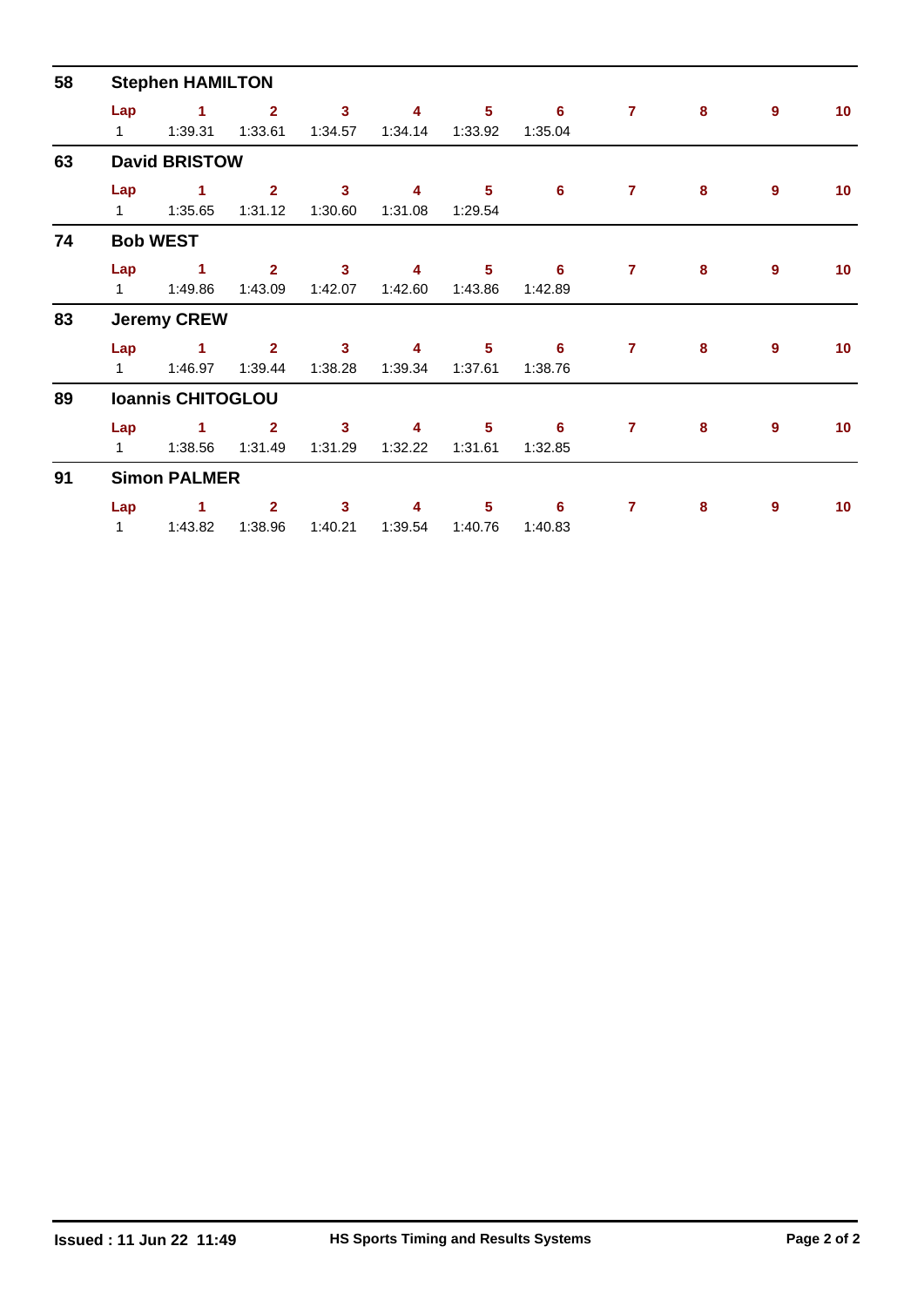|     | Lap 1              |    | Lap 2        |    | Lap 3              |    | Lap 4   |              | Lap 5       |    | Lap 6                  |     | Lap 7 |    | Lap 8 |     | Lap 9 |     | Lap10       |  |
|-----|--------------------|----|--------------|----|--------------------|----|---------|--------------|-------------|----|------------------------|-----|-------|----|-------|-----|-------|-----|-------------|--|
| No. | Time               | No | Time         | No | <b>Time</b>        | No | Time    | No           | <b>Time</b> | No | Time                   | No. | Time  | No | Time  | No. | Time  | No. | <b>Time</b> |  |
|     |                    |    |              |    |                    |    |         |              |             |    |                        |     |       |    |       |     |       |     |             |  |
|     | $26 \quad 1:33.44$ | 26 | 3:02.26      |    | $26 \quad 4:30.71$ | 26 | 5:58.94 |              | 26 7:28.73  |    | 26 8:59.68             |     |       |    |       |     |       |     |             |  |
|     | 1 $1:33.99$        |    | 3:04.68      |    | 4:34.60            |    | 6:04.93 | $\mathbf{1}$ | 7:36.34     |    | <b>20</b> 9:03.45 $*1$ |     |       |    |       |     |       |     |             |  |
| 63  | 1:35.65            | 25 | 3:06.38      | 25 | 4:36.86            | 25 | 6:07.36 | 25           | 7:36.85     |    | 33 9:03.69 *1          |     |       |    |       |     |       |     |             |  |
| 25  | 1:36.06            | 63 | 3:06.77      | 63 | 4:37.37            | 63 | 6:08.45 | 63           | 7:37.99     | 25 | 9:07.36                |     |       |    |       |     |       |     |             |  |
|     | 41 1:37.18         |    | 41 3:08.50   | 41 | 4:41.18            | 89 | 6:13.56 | 89           | 7:45.17     | 1  | 9:07.63                |     |       |    |       |     |       |     |             |  |
| 89  | 1:38.56            | 89 | 3:10.05      | 89 | 4:41.34            | 41 | 6:14.86 | 41           | 7:48.42     | 89 | 9:18.02                |     |       |    |       |     |       |     |             |  |
| 58  | 1:39.31            | 58 | 3:12.92      | 58 | 4:47.49            | 58 | 6:21.63 | 58           | 7:55.55     | 41 | 9:24.01                |     |       |    |       |     |       |     |             |  |
|     | 37 1:41.34         |    | 36 3:18.19   |    | 36 4:54.71         | 36 | 6:31.81 |              | 36 8:08.99  |    | 58 9:30.59             |     |       |    |       |     |       |     |             |  |
|     | 36 1:42.21         | 28 | 3:18.74      | 28 | 4:55.02            | 28 | 6:32.26 | 28           | 8:09.21     |    | 36 9:46.29             |     |       |    |       |     |       |     |             |  |
| 28  | 1:42.48            | 37 | 3:19.42      | 37 | 4:58.04            | 37 | 6:36.26 | 37           | 8:12.39     |    | 28 9:46.39             |     |       |    |       |     |       |     |             |  |
|     | 11 1:43.40         |    | 11 $3:21.32$ | 11 | 4:58.69            | 11 | 6:37.28 |              | 11 8:14.92  | 11 | 9:52.24                |     |       |    |       |     |       |     |             |  |
|     | 91 1:43.82         |    | 91 3:22.78   | 50 | 5:02.57            | 50 | 6:41.99 |              | 50 8:20.45  | 37 | 9:53.03                |     |       |    |       |     |       |     |             |  |
|     | 50 $1:45.50$       | 50 | 3:24.45      | 91 | 5:02.99            | 91 | 6:42.53 | 83           | 8:21.64     |    | 50 9:59.91             |     |       |    |       |     |       |     |             |  |
| 52  | 1:46.19            |    | 52 3:25.79   | 83 | 5:04.69            | 83 | 6:44.03 | 91           | 8:23.29     |    | 83 10:00.40            |     |       |    |       |     |       |     |             |  |
| 34  | 1:46.70            | 83 | 3:26.41      | 52 | 5:06.34            | 52 | 6:46.72 | 52           | 8:27.20     |    | 91 10:04.12            |     |       |    |       |     |       |     |             |  |
| 83  | 1:46.97            | 34 | 3:30.51      | 34 | 5:13.99            | 34 | 6:56.88 | 34           | 8:40.06     |    | 52 10:07.11            |     |       |    |       |     |       |     |             |  |
| 74  | 1:49.86            | 74 | 3:32.95      | 74 | 5:15.02            | 74 | 6:57.62 |              | 74 8:41.48  |    | 34 10:22.76            |     |       |    |       |     |       |     |             |  |
|     | $20 \quad 1:54.33$ |    | 20 3:42.89   |    | $20 \quad 5:30.59$ | 20 | 7:17.49 |              |             |    | 74 10:24.37            |     |       |    |       |     |       |     |             |  |
|     | 33 1:54.74         |    | 33 3:43.29   | 33 | 5:30.96            | 33 | 7:17.76 |              |             |    |                        |     |       |    |       |     |       |     |             |  |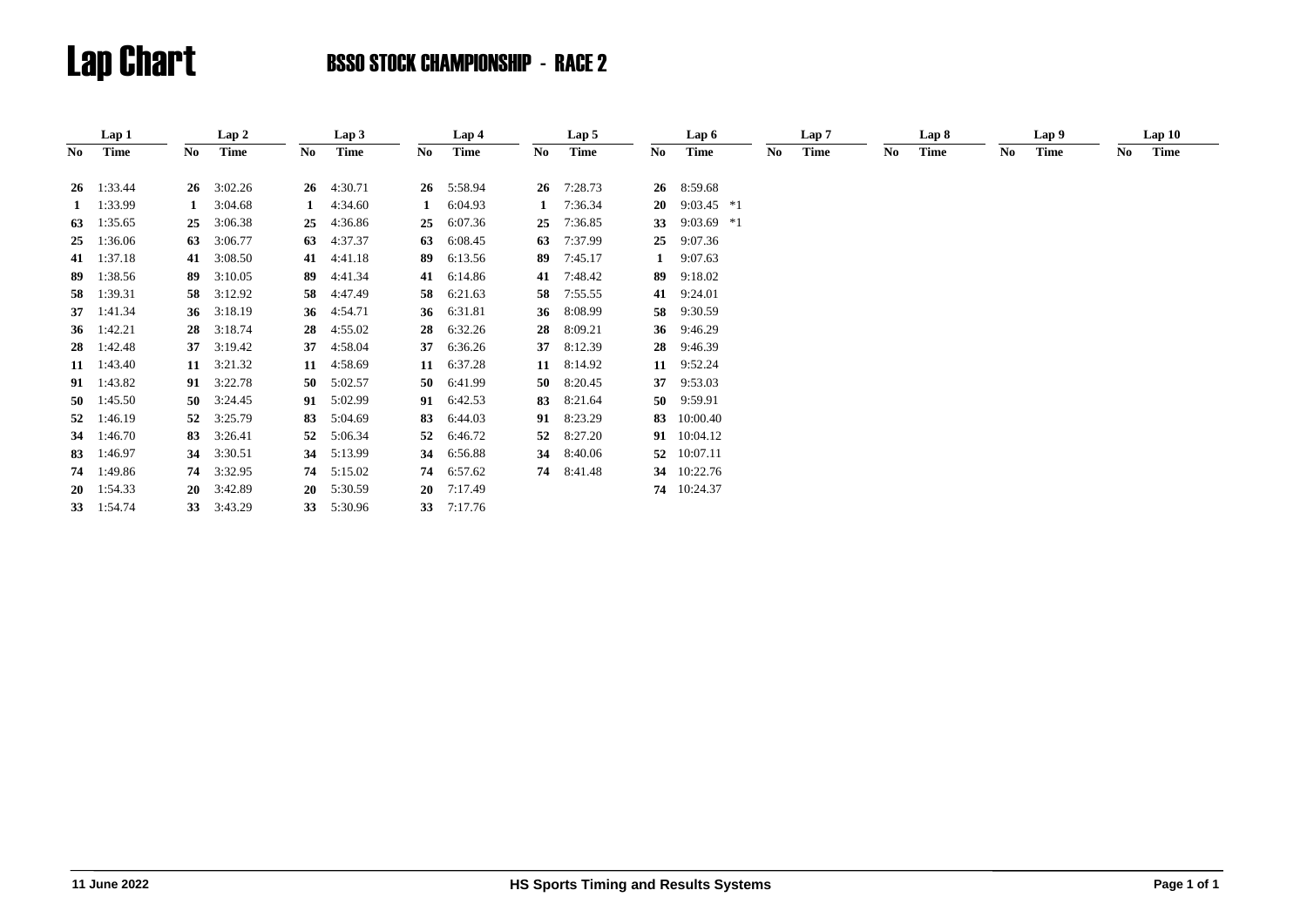

# **RESULT - RACE 11**

| ΡI             |    |           | No Evt Name              | <b>Machine</b>                | Laps | <b>Time</b> | <b>Behind</b> | <b>MPH</b> | <b>Best Lap on MPH</b> |              |       |
|----------------|----|-----------|--------------------------|-------------------------------|------|-------------|---------------|------------|------------------------|--------------|-------|
| $\mathbf{1}$   | 26 | 4         | <b>Darren CONNEELY</b>   | Lambretta 200                 | 6    | 8:59.72     |               |            | 62.03 1:28.47          | 3            | 63.07 |
| $\mathbf{2}$   | 1  | 4e        | <b>Graham TATTON</b>     | <b>Lambretta GP200</b>        | 6    | 9:07.34     | 7.62          |            | 61.17 1:29.69          | $\mathbf{2}$ | 62.21 |
| 3              | 25 | 4e        | <b>Tom SHAW</b>          | Lambretta GP 186              | 6    | 9:12.13     | 12.41         |            | 60.64 1:30.61          | 5            | 61.58 |
| 4              | 41 | 4e        | <b>Stuart DAY</b>        | Lambretta                     | 6    | 9:15.01     | 15.29         |            | 60.32 1:31.21          | $\mathbf{2}$ | 61.18 |
| 5              | 89 | Pr        | <b>Ioannis CHITOGLOU</b> | <b>Vespa Hornet PK 135</b>    | 6    | 9:20.63     | 20.91         |            | 59.72 1:31.67          | $\mathbf{2}$ | 60.87 |
| 6              | 63 | 4e        | <b>David BRISTOW</b>     | <b>Lambretta Hornet GP186</b> | 6    | 9:22.05     | 22.33         |            | 59.57 1:31.27          | 4            | 61.14 |
| $\overline{7}$ | 58 | Pr        | <b>Stephen HAMILTON</b>  | Lambretta RB DSC 210          | 6    | 9:29.69     | 29.97         |            | 58.77 1:33.28          | 3            | 59.82 |
| 8              | 37 | 4e        | <b>James McNALLY</b>     | <b>Lambretta WR GP200</b>     | 6    | 9:44.56     | 44.84         |            | 57.27 1:36.14          | 4            | 58.04 |
| 9              | 36 | Pr        | <b>Nikita DONOGHUE</b>   | Lambretta 200                 | 6    | 9:45.78     | 46.06         |            | 57.15 1:36.44          | 6            | 57.86 |
| 10             | 91 | Pr        | <b>Simon PALMER</b>      | Lambretta Wildcat 200         | 6    | 9:53.74     | 54.02         |            | 56.39 1:36.14          | $\mathbf{2}$ | 58.04 |
| 11             | 28 | <b>Pr</b> | <b>Stephen WRIGHT</b>    | Lambretta DSC RB 200          | 6    | 9:54.07     | 54.35         |            | 56.36 1:37.64          | 5            | 57.15 |
| 12             | 11 | 4e        | <b>Drew DUNCAN</b>       | <b>Lambretta DSC RB20</b>     | 6    | 10:13.08    | 1:13.36       |            | 54.61 1:36.01          | 2            | 58.12 |
| 13             | 83 | 4e        | <b>Jeremy CREW</b>       | <b>Lambretta GP150</b>        | 6    | 10:14.53    | 1:14.81       |            | 54.48 1:39.39          | 6            | 56.14 |
| 14             | 52 | 4e        | John WOODS               | <b>Lambretta GP200</b>        | 6    | 10:15.18    | 1:15.46       |            | 54.42 1:40.41          | 6            | 55.57 |
| 15             | 34 | Pr        | <b>Harry SMITH</b>       | Vespa PK 132                  | 6    | 10:25.78    | 1:26.06       |            | 53.50 1:43.05          | 3            | 54.15 |
| 16             | 50 | 4e        | <b>Phil HALLAM</b>       | Lambretta GP 196              | 6    | 10:25.89    | 1:26.17       |            | 53.49 1:42.66          | 3            | 54.35 |
| 17             | 74 | Pr        | <b>Bob WEST</b>          | <b>Lambretta SRP Taffspee</b> | 6    | 10:35.44    | 1:35.72       |            | 52.69 1:44.27          | 4            | 53.51 |
| 18             | 20 | Pr        | <b>Lee ABRAHAM</b>       | Lambretta GP 200              | 6    | 10:37.89    | 1:38.17       |            | 52.49 1:43.88          | 5.           | 53.72 |
| 19             | 33 | Pr        | <b>Andrew SHARKEY</b>    | Vespa PK 132                  | 6    | 10:43.67    | 1:43.95       |            | 52.01 1:45.19          | 4            | 53.05 |
|                |    |           |                          |                               |      |             |               |            |                        |              |       |

#### **Fastest Lap**

**26 4 Darren CONNEELY Lambretta 200 1:28.47 3 63.07**

| <b>Start Time: 15:08</b>              | Anglesey                                                                                 | 11 Jun 22 15:21                   |  |
|---------------------------------------|------------------------------------------------------------------------------------------|-----------------------------------|--|
| <b>IClerk of Course: Richard East</b> | lTime Issued :                                                                           | Chief Timekeeper: Graham Marshall |  |
|                                       | TUESE BESULTS JBE BRAUGIAUJI JURU TUE SAUSLIJGIAU AE JUV JUBISIJI. JUB TESUUSJI JIJTTEBS |                                   |  |

**THESE RESULTS ARE PROVISIONAL UNTIL THE CONCLUSION OF ANY JUDICIAL AND TECHNICAL MATTERS**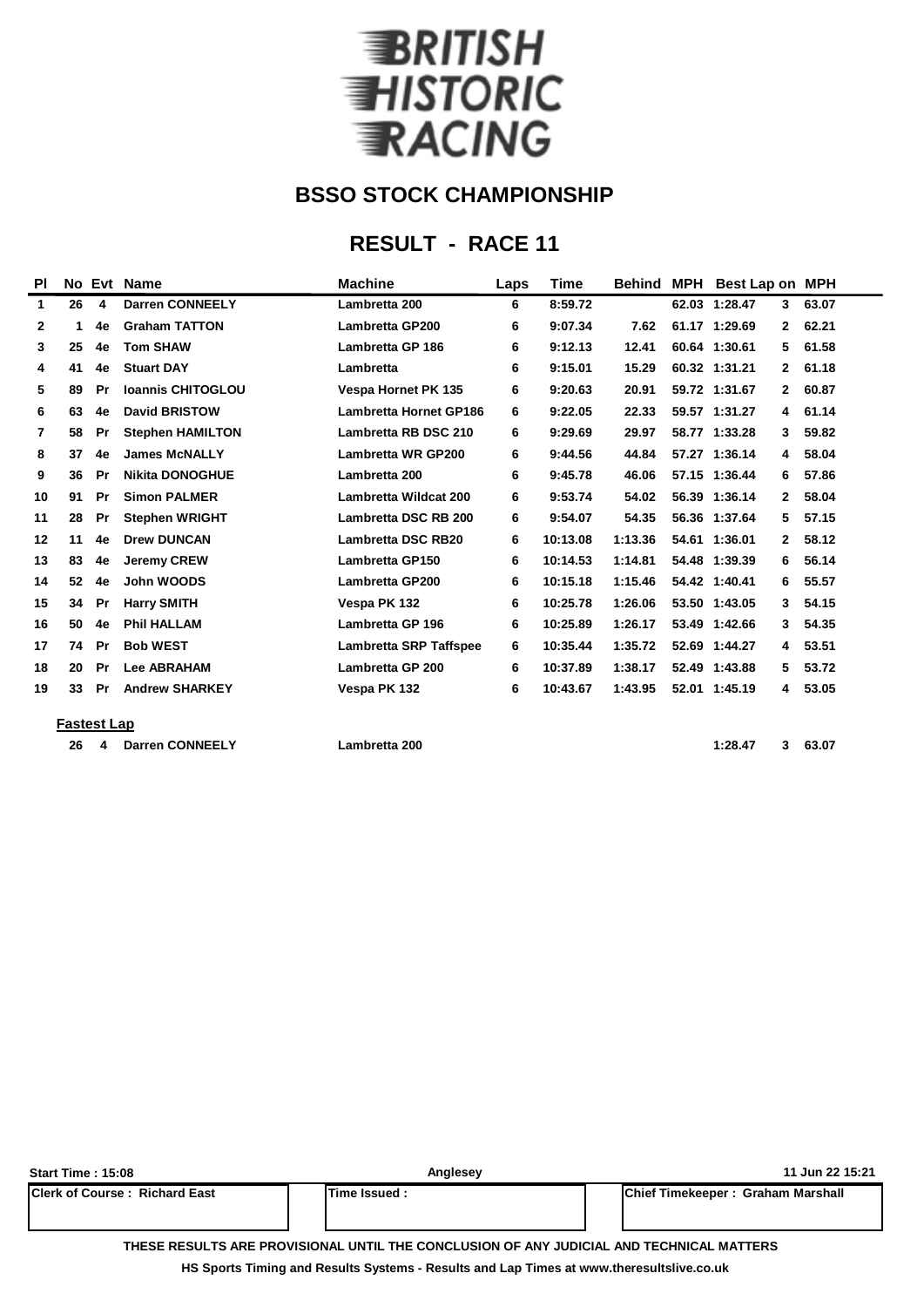

## **EVENT 4**

| <b>PI</b> |                    |   | No Evt Name            | <b>Machine</b> | Laps | Time    | MPH Best Lap on MPH |       |
|-----------|--------------------|---|------------------------|----------------|------|---------|---------------------|-------|
|           | 26                 | 4 | <b>Darren CONNEELY</b> | Lambretta 200  | 6    | 8:59.72 | 62.03 1:28.47       | 63.07 |
|           | <b>Fastest Lap</b> |   |                        |                |      |         |                     |       |
|           | 26                 | 4 | Darren CONNEELY        | Lambretta 200  |      |         | 1:28.47             | 63.07 |

### **EVENT 4e**

| <b>PI</b>          |    |    | No Evt Name          | <b>Machine</b>                | Laps | <b>Time</b> |  | MPH Best Lap on MPH           |         |  |
|--------------------|----|----|----------------------|-------------------------------|------|-------------|--|-------------------------------|---------|--|
|                    |    | 4e | <b>Graham TATTON</b> | Lambretta GP200               | 6    | 9:07.34     |  | 61.17 1:29.69<br>$\mathbf{2}$ | 62.21   |  |
| $\mathbf{2}$       | 25 | 4e | <b>Tom SHAW</b>      | Lambretta GP 186              | 6    | 9:12.13     |  | 60.64 1:30.61                 | 5 61.58 |  |
| 3                  | 41 | 4e | <b>Stuart DAY</b>    | Lambretta                     | 6    | 9:15.01     |  | 60.32 1:31.21                 | 2 61.18 |  |
| 4                  | 63 | 4e | <b>David BRISTOW</b> | <b>Lambretta Hornet GP186</b> | 6    | 9:22.05     |  | 59.57 1:31.27                 | 4 61.14 |  |
| 5.                 | 37 | 4e | <b>James McNALLY</b> | <b>Lambretta WR GP200</b>     | 6    | 9:44.56     |  | 57.27 1:36.14<br>4            | 58.04   |  |
| 6                  | 11 | 4e | <b>Drew DUNCAN</b>   | Lambretta DSC RB20            | 6    | 10:13.08    |  | 54.61 1:36.01<br>$\mathbf{2}$ | 58.12   |  |
|                    | 83 | 4e | <b>Jeremy CREW</b>   | Lambretta GP150               | 6    | 10:14.53    |  | 54.48 1:39.39<br>6.           | 56.14   |  |
| 8                  | 52 | 4e | John WOODS           | Lambretta GP200               | 6    | 10:15.18    |  | 54.42 1:40.41                 | 6 55.57 |  |
| 9                  | 50 | 4e | <b>Phil HALLAM</b>   | Lambretta GP 196              | 6    | 10:25.89    |  | 53.49 1:42.66                 | 3 54.35 |  |
| <b>Fastest Lap</b> |    |    |                      |                               |      |             |  |                               |         |  |
|                    |    | 4e | <b>Graham TATTON</b> | Lambretta GP200               |      |             |  | 1:29.69<br>2                  | 62.21   |  |

| <b>Start Time: 15:08</b>                                                                 | Anglesey      | 11 Jun 22 15:21                           |  |  |  |  |  |  |
|------------------------------------------------------------------------------------------|---------------|-------------------------------------------|--|--|--|--|--|--|
| <b>IClerk of Course: Richard East</b>                                                    | Time Issued : | <b>IChief Timekeeper: Graham Marshall</b> |  |  |  |  |  |  |
| THESE RESULTS ARE PROVISIONAL UNTIL THE CONCLUSION OF ANY JUDICIAL AND TECHNICAL MATTERS |               |                                           |  |  |  |  |  |  |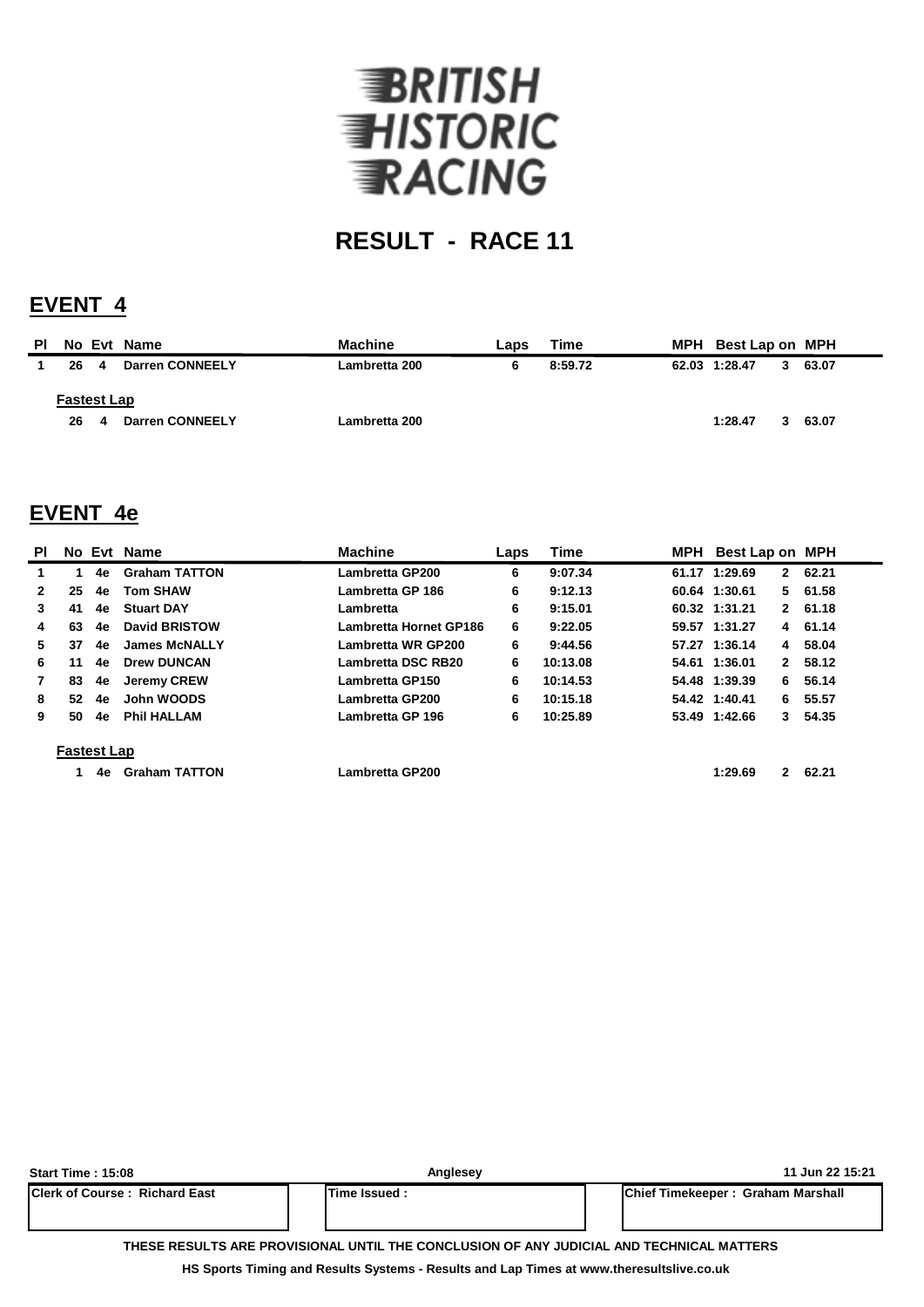

## **EVENT Pr**

| <b>PI</b>    |                    |           | No Evt Name              | <b>Machine</b>                | Laps | <b>Time</b> |  | MPH Best Lap on MPH           |          |  |  |
|--------------|--------------------|-----------|--------------------------|-------------------------------|------|-------------|--|-------------------------------|----------|--|--|
|              | 89                 | Pr        | <b>Ioannis CHITOGLOU</b> | <b>Vespa Hornet PK 135</b>    | 6    | 9:20.63     |  | 59.72 1:31.67<br>2            | 60.87    |  |  |
| $\mathbf{2}$ | 58                 | Pr        | <b>Stephen HAMILTON</b>  | Lambretta RB DSC 210          | 6    | 9:29.69     |  | 58.77 1:33.28<br>3            | 59.82    |  |  |
| 3            | 36                 | -Pr       | <b>Nikita DONOGHUE</b>   | Lambretta 200                 | 6    | 9:45.78     |  | 57.15 1:36.44<br>6.           | 57.86    |  |  |
| 4            | 91                 | Pr.       | <b>Simon PALMER</b>      | Lambretta Wildcat 200         | 6    | 9:53.74     |  | 56.39 1:36.14<br>$\mathbf{2}$ | 58.04    |  |  |
| 5.           | 28                 | <b>Pr</b> | <b>Stephen WRIGHT</b>    | Lambretta DSC RB 200          | 6    | 9:54.07     |  | 56.36 1:37.64                 | 5 57.15  |  |  |
| 6            | 34                 | Pr        | <b>Harry SMITH</b>       | Vespa PK 132                  | 6    | 10:25.78    |  | 53.50 1:43.05                 | 3, 54.15 |  |  |
|              | 74                 | Pr        | <b>Bob WEST</b>          | <b>Lambretta SRP Taffspee</b> | 6    | 10:35.44    |  | 52.69 1:44.27                 | 4 53.51  |  |  |
| 8            | 20                 | Pr        | <b>Lee ABRAHAM</b>       | <b>Lambretta GP 200</b>       | 6    | 10:37.89    |  | 52.49 1:43.88                 | 5 53.72  |  |  |
| 9            | 33                 | Pr        | <b>Andrew SHARKEY</b>    | Vespa PK 132                  | 6    | 10:43.67    |  | 52.01 1:45.19                 | 4 53.05  |  |  |
|              | <b>Fastest Lap</b> |           |                          |                               |      |             |  |                               |          |  |  |
|              | 89                 | Pr        | <b>Ioannis CHITOGLOU</b> | <b>Vespa Hornet PK 135</b>    |      |             |  | 1:31.67<br>$\mathbf{2}$       | 60.87    |  |  |

| <b>Start Time: 15:08</b>                                                                 | Anglesey     | 11 Jun 22 15:21                           |  |  |  |  |  |  |  |
|------------------------------------------------------------------------------------------|--------------|-------------------------------------------|--|--|--|--|--|--|--|
| <b>Clerk of Course: Richard East</b>                                                     | Time Issued: | <b>IChief Timekeeper: Graham Marshall</b> |  |  |  |  |  |  |  |
| THESE RESULTS ARE PROVISIONAL UNTIL THE CONCLUSION OF ANY JUDICIAL AND TECHNICAL MATTERS |              |                                           |  |  |  |  |  |  |  |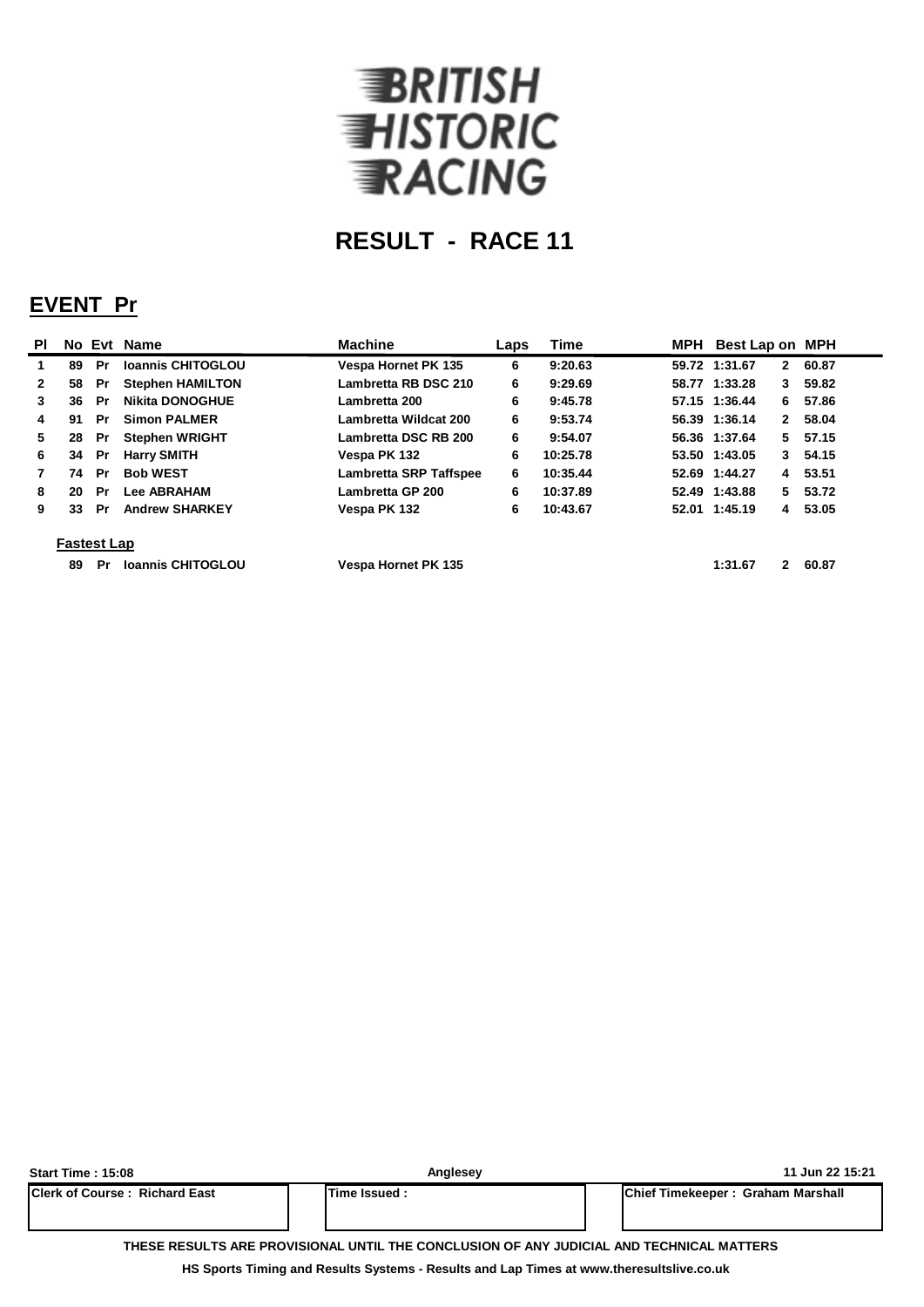| $\mathbf 1$ |     | <b>Graham TATTON</b>                                                |                |                                             |                                                     |                                                               |                                  |       |                |                          |
|-------------|-----|---------------------------------------------------------------------|----------------|---------------------------------------------|-----------------------------------------------------|---------------------------------------------------------------|----------------------------------|-------|----------------|--------------------------|
|             | Lap | $1 \t 2 \t 3$                                                       |                | $\overline{4}$                              |                                                     | $5 \t\t 6$                                                    | $\mathbf{7}$                     | 8     | $\overline{9}$ | 10 <sub>1</sub>          |
|             |     | 1   1:33.85   1:29.69   1:30.11   1:30.63   1:31.93   1:31.13       |                |                                             |                                                     |                                                               |                                  |       |                |                          |
| 11          |     | <b>Drew DUNCAN</b>                                                  |                |                                             |                                                     |                                                               |                                  |       |                |                          |
|             |     | Lap 1 2 3                                                           |                | $\sim$ 4                                    |                                                     | 5 6 7                                                         |                                  | 8     | $\overline{9}$ | 10 <sub>1</sub>          |
|             |     | 1   1:42.07   1:36.01   1:38.20   1:42.32   1:48.86                 |                |                                             |                                                     | 1:45.62                                                       |                                  |       |                |                          |
| 20          |     | <b>Lee ABRAHAM</b>                                                  |                |                                             |                                                     |                                                               |                                  |       |                |                          |
|             | Lap | $\sim$ 1                                                            |                | $2 \qquad \qquad 3 \qquad \qquad 4$         |                                                     | $5 \t\t 6$                                                    | 7 <sup>7</sup>                   | 8     | $\overline{9}$ | 10 <sub>1</sub>          |
|             |     | 1   1:53.41   1:46.23   1:45.21   1:44.85   1:43.88   1:44.31       |                |                                             |                                                     |                                                               |                                  |       |                |                          |
| 25          |     | <b>Tom SHAW</b>                                                     |                |                                             |                                                     |                                                               |                                  |       |                |                          |
|             |     | $Lap$ 1                                                             |                | 2 3 4 5 6                                   |                                                     |                                                               | 7 <sup>7</sup>                   | 8     | $\overline{9}$ | 10 <sub>1</sub>          |
|             |     |                                                                     |                | 1:31.38  1:31.15  1:30.63  1:30.61  1:30.77 |                                                     |                                                               |                                  |       |                |                          |
| 26          |     | <b>Darren CONNEELY</b>                                              |                |                                             |                                                     |                                                               |                                  |       |                |                          |
|             | Lap |                                                                     |                |                                             |                                                     | $1 \qquad 2 \qquad 3 \qquad 4 \qquad 5 \qquad 6$              | $7 \quad \overline{\phantom{1}}$ | 8     | 9              | 10 <sub>1</sub>          |
|             |     | 1   1:32.74   1:29.15   1:28.47   1:28.93   1:29.52   1:30.91       |                |                                             |                                                     |                                                               |                                  |       |                |                          |
| 28          |     | <b>Stephen WRIGHT</b>                                               |                |                                             |                                                     |                                                               |                                  |       |                |                          |
|             |     | Lap 1 2 3 4                                                         |                |                                             |                                                     | $5 \t\t 6 \t\t 7$                                             |                                  | 8     | $\overline{9}$ | 10 <sub>1</sub>          |
|             |     | 1   1:42.97   1:38.43   1:39.35   1:37.76   1:37.64                 |                |                                             |                                                     | 1:37.92                                                       |                                  |       |                |                          |
| 33          |     | <b>Andrew SHARKEY</b>                                               |                |                                             |                                                     |                                                               |                                  |       |                |                          |
|             | Lap | $1 \t2 \t3 \t4$                                                     |                |                                             |                                                     | $5 \t\t 6$                                                    | 7 <sup>7</sup>                   | 8     | 9              | 10 <sub>1</sub>          |
|             |     | 1   1:53.66   1:46.98   1:45.34   1:45.19   1:45.41   1:47.09       |                |                                             |                                                     |                                                               |                                  |       |                |                          |
| 34          |     | <b>Harry SMITH</b>                                                  |                |                                             |                                                     |                                                               |                                  |       |                |                          |
|             |     |                                                                     |                |                                             |                                                     | Lap 1 2 3 4 5 6                                               | $7 \quad \circ$                  | 8     | $\overline{9}$ | 10 <sub>1</sub>          |
|             |     |                                                                     |                | 1:44.04  1:43.05  1:43.96  1:43.29  1:43.18 |                                                     |                                                               |                                  |       |                |                          |
| 36          |     | <b>Nikita DONOGHUE</b>                                              |                |                                             |                                                     |                                                               |                                  |       |                |                          |
|             | Lap | $\overline{1}$ $\overline{2}$                                       | 3 <sup>7</sup> |                                             | $\overline{\mathbf{4}}$ and $\overline{\mathbf{4}}$ | $5 \t\t 6$                                                    | $\mathbf{7}$                     | 8     | 9              | 10                       |
|             |     |                                                                     |                |                                             |                                                     | 1   1:41.04   1:36.85   1:37.20   1:37.55   1:36.70   1:36.44 |                                  |       |                |                          |
| 37          |     | <b>James McNALLY</b>                                                |                |                                             |                                                     |                                                               |                                  |       |                |                          |
|             |     |                                                                     |                |                                             |                                                     | Lap 1 2 3 4 5 6 7 8                                           |                                  |       | $\overline{9}$ | $\overline{\mathbf{10}}$ |
|             |     | 1   1:41.82   1:36.66   1:36.71   1:36.14   1:36.87   1:36.36       |                |                                             |                                                     |                                                               |                                  |       |                |                          |
| 41          |     | <b>Stuart DAY</b>                                                   |                |                                             |                                                     |                                                               |                                  |       |                |                          |
|             |     |                                                                     |                |                                             |                                                     | Lap 1 2 3 4 5 6 7                                             |                                  | $8 -$ | 9              | 10                       |
|             |     | 1    1:34.69    1:31.21    1:31.67    1:32.33    1:32.18    1:32.93 |                |                                             |                                                     |                                                               |                                  |       |                |                          |
| 50          |     | <b>Phil HALLAM</b>                                                  |                |                                             |                                                     |                                                               |                                  |       |                |                          |
|             |     |                                                                     |                |                                             |                                                     | Lap 1 2 3 4 5 6 7                                             |                                  | $8 -$ | $\overline{9}$ | 10 <sub>1</sub>          |
|             |     | 1   1:49.88   1:42.73   1:42.66   1:44.09   1:43.75   1:42.78       |                |                                             |                                                     |                                                               |                                  |       |                |                          |
| 52          |     | John WOODS                                                          |                |                                             |                                                     |                                                               |                                  |       |                |                          |
|             |     |                                                                     |                |                                             |                                                     | Lap 1 2 3 4 5 6 7 8                                           |                                  |       | 9              | $\blacksquare$ 10        |
|             |     | 1   1:51.12   1:40.55   1:40.92   1:40.74   1:41.44   1:40.41       |                |                                             |                                                     |                                                               |                                  |       |                |                          |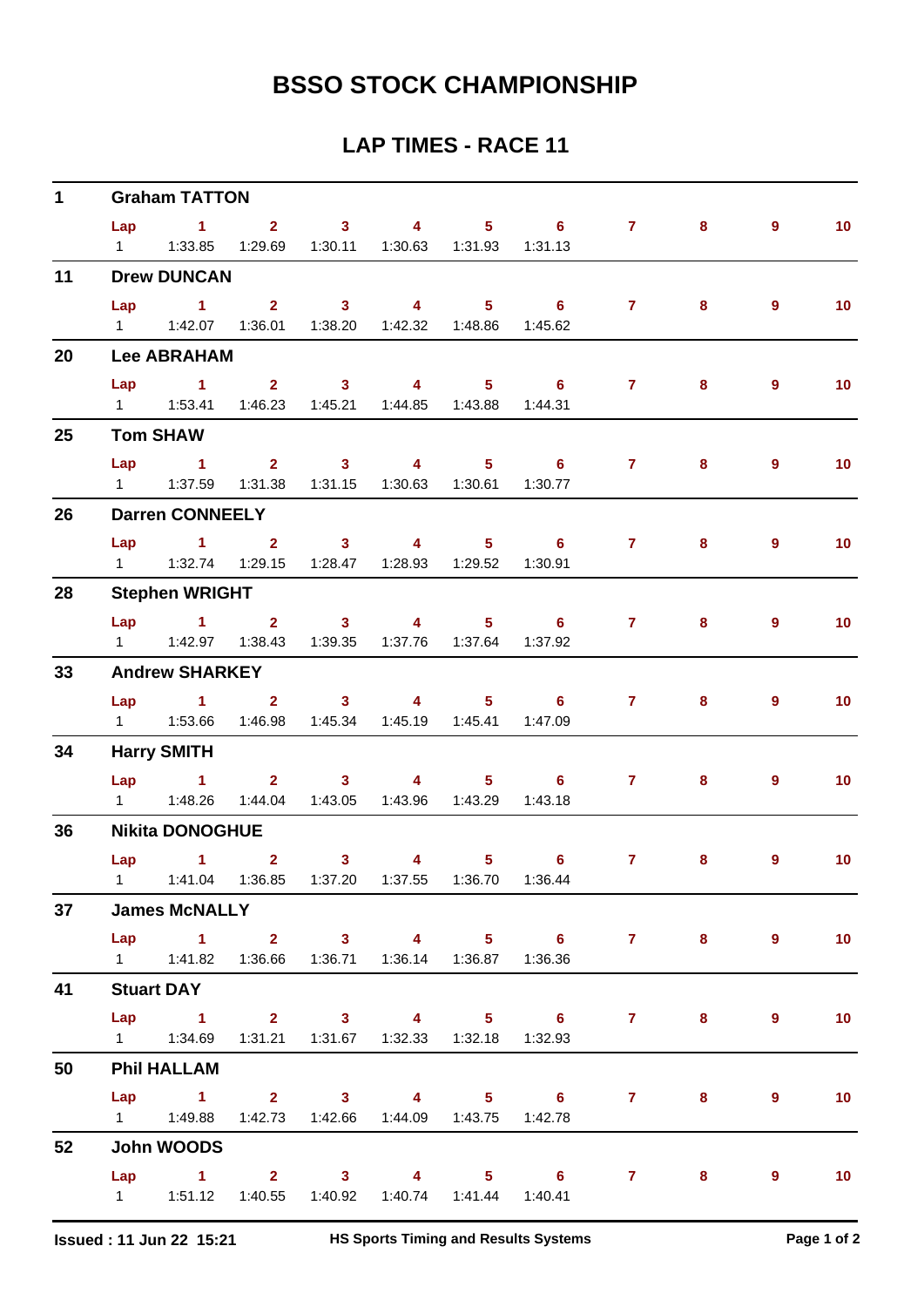| 58 |                     | <b>Stephen HAMILTON</b>         |                           |                         |              |                            |              |                |           |                  |                 |
|----|---------------------|---------------------------------|---------------------------|-------------------------|--------------|----------------------------|--------------|----------------|-----------|------------------|-----------------|
|    | Lap<br>$\mathbf{1}$ | $\blacktriangleleft$<br>1:38.39 | $\overline{2}$<br>1:33.60 | $\mathbf{3}$<br>1:33.28 | 4<br>1:34.73 | $5\phantom{.0}$<br>1:34.15 | 6<br>1:35.54 | $\overline{7}$ | 8         | $\overline{9}$   | 10 <sub>1</sub> |
| 63 |                     | <b>David BRISTOW</b>            |                           |                         |              |                            |              |                |           |                  |                 |
|    | Lap<br>$1 \quad$    | 1<br>1:37.69                    | 2 <sup>1</sup><br>1:33.96 | $\mathbf{3}$<br>1:32.64 | 4<br>1:31.27 | $5\phantom{1}$<br>1:33.05  | 6<br>1:33.44 | $\overline{7}$ | 8         | 9                | 10              |
| 74 |                     | <b>Bob WEST</b>                 |                           |                         |              |                            |              |                |           |                  |                 |
|    | Lap<br>$1 \quad$    | $\blacksquare$ 1<br>1:52.43     | $\overline{2}$<br>1:44.37 | $\mathbf{3}$<br>1:44.72 | 4<br>1:44.27 | 5 <sub>5</sub><br>1:45.30  | 6<br>1:44.35 | $\overline{7}$ | $\bf{8}$  | 9                | 10 <sub>1</sub> |
| 83 |                     | <b>Jeremy CREW</b>              |                           |                         |              |                            |              |                |           |                  |                 |
|    | Lap<br>$1 \quad$    | $\blacktriangleleft$<br>1:47.54 | 2 <sup>1</sup><br>1:40.16 | $\mathbf{3}$<br>1:41.34 | 4<br>1:43.72 | $5\phantom{a}$<br>1:42.38  | 6<br>1:39.39 | $\overline{7}$ | 8         | $\overline{9}$   | 10 <sub>1</sub> |
| 89 |                     | <b>Ioannis CHITOGLOU</b>        |                           |                         |              |                            |              |                |           |                  |                 |
|    | Lap<br>1            | 1<br>1:37.59                    | $\overline{2}$<br>1:31.67 | $\mathbf{3}$<br>1:32.03 | 4<br>1:32.74 | $5\phantom{1}$<br>1:32.78  | 6<br>1:33.82 | $\overline{7}$ | 8         | $\boldsymbol{9}$ | 10 <sub>1</sub> |
| 91 |                     | <b>Simon PALMER</b>             |                           |                         |              |                            |              |                |           |                  |                 |
|    | Lap<br>$\mathbf{1}$ | 1<br>1:43.45                    | $\overline{2}$<br>1:36.14 | $\mathbf{3}$<br>1:37.73 | 4<br>1:39.22 | 5<br>1:38.82               | 6<br>1:38.38 | 7              | ${\bf 8}$ | 9                | 10 <sub>1</sub> |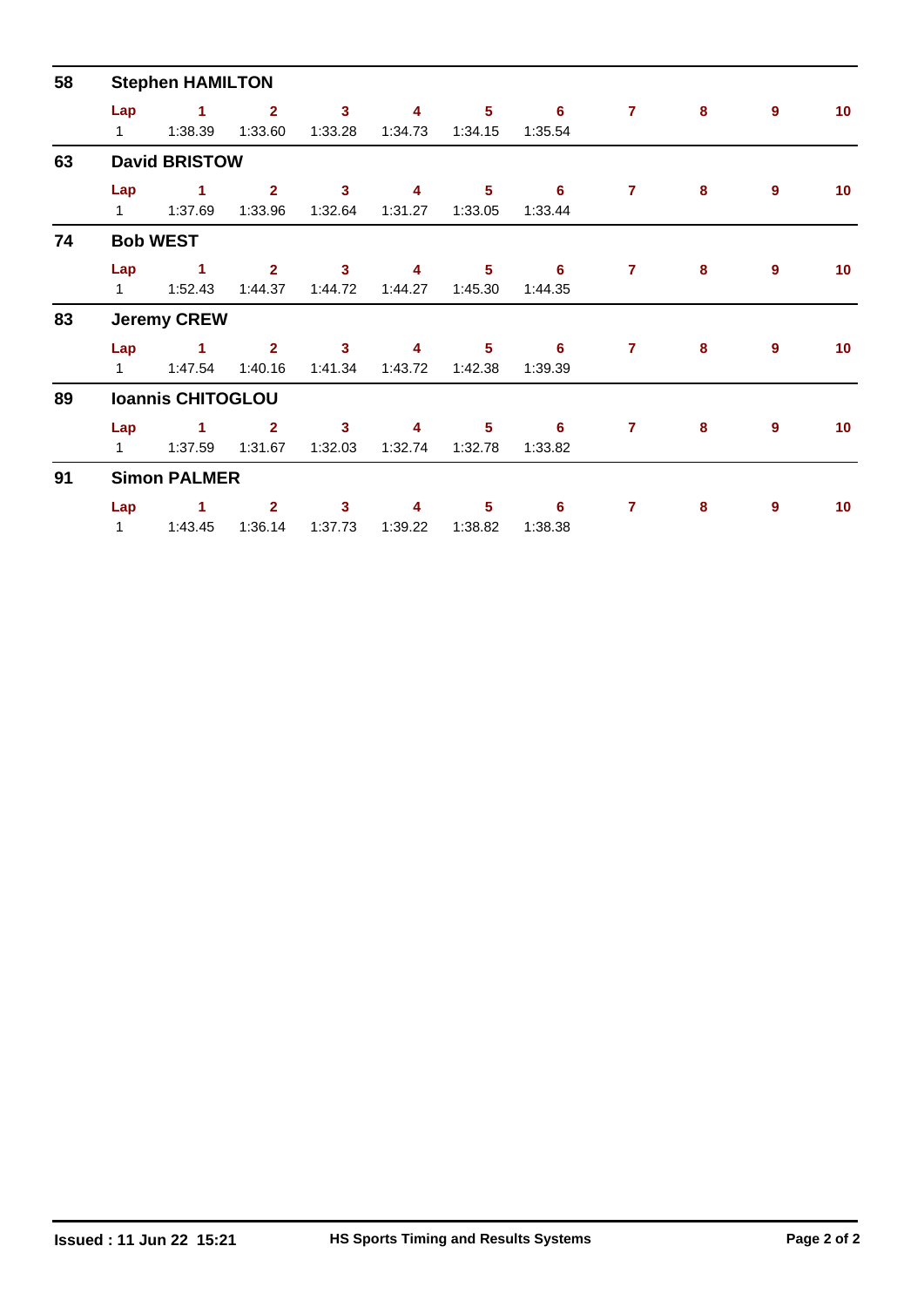|     | Lap 1         |    | Lap 2      |    | Lap 3              |    | Lap 4   |              | Lap 5       |     | Lap 6       |     | Lap 7 |    | Lap 8 |     | Lap 9 |     | Lap10 |  |
|-----|---------------|----|------------|----|--------------------|----|---------|--------------|-------------|-----|-------------|-----|-------|----|-------|-----|-------|-----|-------|--|
| No. | Time          | No | Time       | No | <b>Time</b>        | No | Time    | No           | <b>Time</b> | No. | <b>Time</b> | No. | Time  | No | Time  | No. | Time  | No. | Time  |  |
|     | 26 1:32.74    | 26 | 3:01.89    |    | $26 \quad 4:30.36$ | 26 | 5:59.29 | 26           | 7:28.81     |     | 26 8:59.72  |     |       |    |       |     |       |     |       |  |
|     |               |    |            |    |                    |    |         |              |             |     |             |     |       |    |       |     |       |     |       |  |
|     | $1 \t1:33.85$ |    | 3:03.54    |    | 4:33.65            |    | 6:04.28 | $\mathbf{1}$ | 7:36.21     | 1   | 9:07.34     |     |       |    |       |     |       |     |       |  |
|     | 41 1:34.69    | 41 | 3:05.90    | 41 | 4:37.57            | 41 | 6:09.90 | 25           | 7:41.36     | 25  | 9:12.13     |     |       |    |       |     |       |     |       |  |
| 25  | 1:37.59       | 25 | 3:08.97    | 25 | 4:40.12            | 25 | 6:10.75 | 41           | 7:42.08     | 41  | 9:15.01     |     |       |    |       |     |       |     |       |  |
| 89  | 1:37.59       | 89 | 3:09.26    | 89 | 4:41.29            | 89 | 6:14.03 | 89           | 7:46.81     | 89  | 9:20.63     |     |       |    |       |     |       |     |       |  |
| 63  | 1:37.69       | 63 | 3:11.65    | 63 | 4:44.29            | 63 | 6:15.56 | 63           | 7:48.61     | 63  | 9:22.05     |     |       |    |       |     |       |     |       |  |
| -58 | 1:38.39       | 58 | 3:11.99    | 58 | 4:45.27            | 58 | 6:20.00 | 58.          | 7:54.15     | 58  | 9:29.69     |     |       |    |       |     |       |     |       |  |
|     | 36 1:41.04    |    | 36 3:17.89 | 36 | 4:55.09            | 37 | 6:31.33 | 37           | 8:08.20     |     | 37 9:44.56  |     |       |    |       |     |       |     |       |  |
|     | 37 1:41.82    | 11 | 3:18.08    | 37 | 4:55.19            | 36 | 6:32.64 |              | 36 8:09.34  |     | 36 9:45.78  |     |       |    |       |     |       |     |       |  |
|     | 11 1:42.07    | 37 | 3:18.48    | 11 | 4:56.28            | 91 | 6:36.54 |              | 91 8:15.36  |     | 91 9:53.74  |     |       |    |       |     |       |     |       |  |
| 28  | 1:42.97       |    | 91 3:19.59 | 91 | 4:57.32            | 28 | 6:38.51 | 28           | 8:16.15     |     | 28 9:54.07  |     |       |    |       |     |       |     |       |  |
|     | 91 1:43.45    | 28 | 3:21.40    | 28 | 5:00.75            | 11 | 6:38.60 | 11           | 8:27.46     |     | 11 10:13.08 |     |       |    |       |     |       |     |       |  |
| 83  | 1:47.54       | 83 | 3:27.70    | 83 | 5:09.04            | 83 | 6:52.76 | 52           | 8:34.77     |     | 83 10:14.53 |     |       |    |       |     |       |     |       |  |
| 34  | 1:48.26       | 52 | 3:31.67    | 52 | 5:12.59            | 52 | 6:53.33 | 83           | 8:35.14     |     | 52 10:15.18 |     |       |    |       |     |       |     |       |  |
| 50  | 1:49.88       | 34 | 3:32.30    |    | 50 $5:15.27$       | 34 | 6:59.31 | 34           | 8:42.60     |     | 34 10:25.78 |     |       |    |       |     |       |     |       |  |
| 52  | 1:51.12       | 50 | 3:32.61    | 34 | 5:15.35            | 50 | 6:59.36 | 50           | 8:43.11     |     | 50 10:25.89 |     |       |    |       |     |       |     |       |  |
| 74  | 1:52.43       | 74 | 3:36.80    | 74 | 5:21.52            | 74 | 7:05.79 | 74           | 8:51.09     |     | 74 10:35.44 |     |       |    |       |     |       |     |       |  |
| 20  | 1:53.41       | 20 | 3:39.64    |    | $20 \quad 5:24.85$ | 20 | 7:09.70 |              | 20 8:53.58  |     | 20 10:37.89 |     |       |    |       |     |       |     |       |  |
|     | 33 1:53.66    | 33 | 3:40.64    | 33 | 5:25.98            | 33 | 7:11.17 | 33           | 8:56.58     |     | 33 10:43.67 |     |       |    |       |     |       |     |       |  |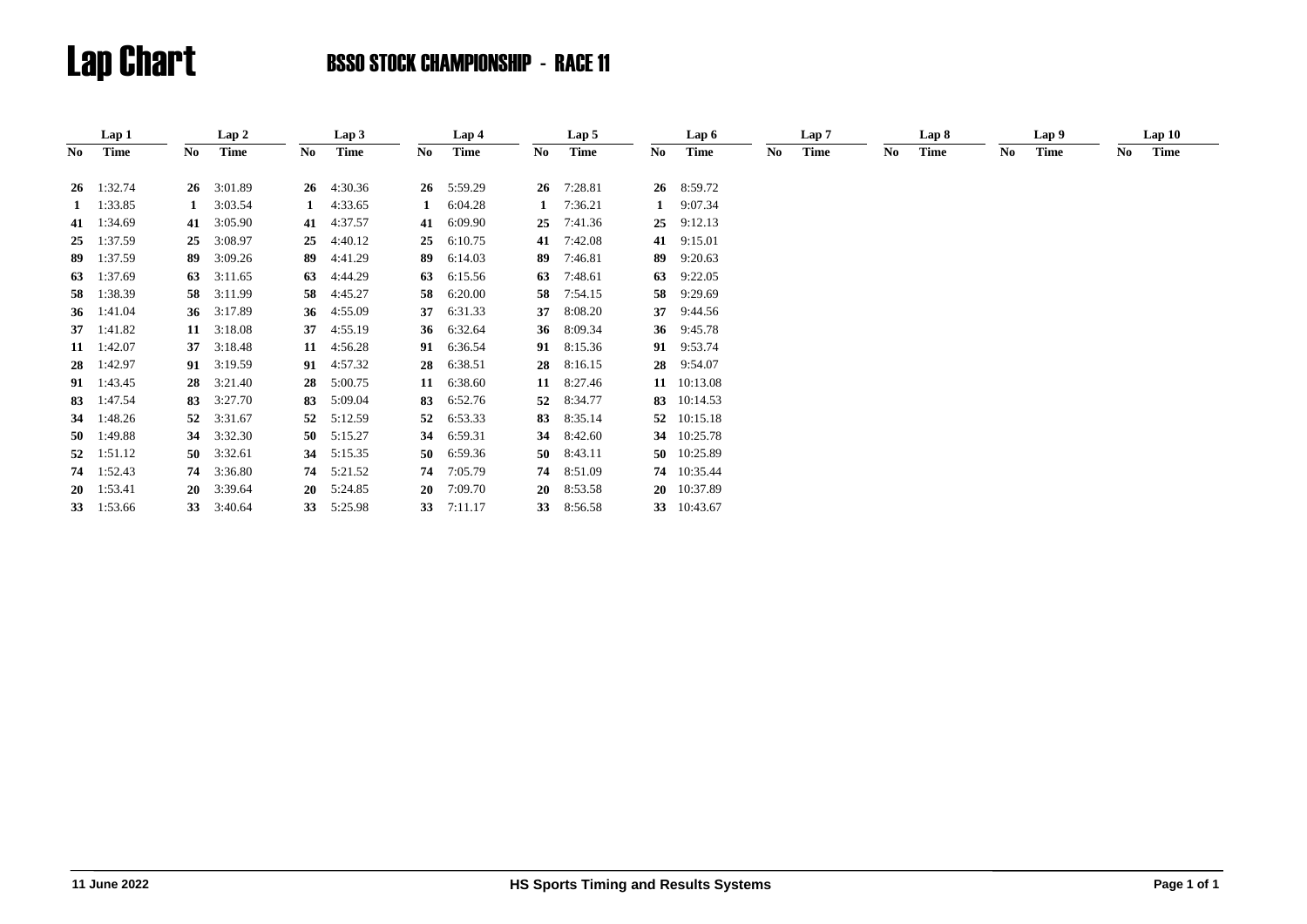

## **RESULT - RACE 22**

| PI           |                    |           | No Evt Name              | <b>Machine</b>                | Laps | <b>Time</b> | <b>Behind</b> | <b>MPH</b> | <b>Best Lap on MPH</b> |                |       |
|--------------|--------------------|-----------|--------------------------|-------------------------------|------|-------------|---------------|------------|------------------------|----------------|-------|
| $\mathbf{1}$ | 26                 | 4         | <b>Darren CONNEELY</b>   | Lambretta 200                 | 6    | 8:52.90     |               |            | 62.83 1:27.96          | 5              | 63.44 |
| $\mathbf{2}$ | 1                  | 4e        | <b>Graham TATTON</b>     | <b>Lambretta GP200</b>        | 6    | 8:59.71     | 6.81          |            | 62.03 1:29.17          | 5              | 62.58 |
| 3            | 25                 | 4e        | <b>Tom SHAW</b>          | Lambretta GP 186              | 6    | 9:06.56     | 13.66         |            | 61.26 1:29.84          | 2              | 62.11 |
| 4            | 63                 | 4e        | <b>David BRISTOW</b>     | <b>Lambretta Hornet GP186</b> | 6    | 9:11.38     | 18.48         |            | 60.72 1:30.24          | $\overline{2}$ | 61.84 |
| 5            | 41                 | 4e        | <b>Stuart DAY</b>        | Lambretta                     | 6    | 9:11.94     | 19.04         |            | 60.66 1:30.82          | 2              | 61.44 |
| 6            | 89                 | Pr        | <b>Ioannis CHITOGLOU</b> | <b>Vespa Hornet PK 135</b>    | 6    | 9:15.57     | 22.67         |            | 60.26 1:30.23          | 2              | 61.84 |
| 7            | 58                 | Pr        | <b>Stephen HAMILTON</b>  | Lambretta RB DSC 210          | 6    | 9:22.95     | 30.05         |            | 59.47 1:32.82          | 5              | 60.12 |
| 8            | 36                 | Pr        | <b>Nikita DONOGHUE</b>   | Lambretta 200                 | 6    | 9:42.28     | 49.38         |            | 57.50 1:34.08          | 6              | 59.31 |
| 9            | 28                 | Pr        | <b>Stephen WRIGHT</b>    | Lambretta DSC RB 200          | 6    | 9:42.50     | 49.60         |            | 57.48 1:34.84          | 6              | 58.84 |
| 10           | 91                 | Pr        | <b>Simon PALMER</b>      | <b>Lambretta Wildcat 200</b>  | 6    | 9:43.25     | 50.35         |            | 57.40 1:35.62          | 5              | 58.36 |
| 11           | 37                 | 4e        | <b>James McNALLY</b>     | <b>Lambretta WR GP200</b>     | 6    | 9:43.29     | 50.39         |            | 57.40 1:35.49          | 5              | 58.44 |
| 12           | 83                 | 4e        | <b>Jeremy CREW</b>       | <b>Lambretta GP150</b>        | 6    | 9:57.14     | 1:04.24       |            | 56.07 1:37.57          | 5              | 57.19 |
| 13           | 50                 | 4e        | <b>Phil HALLAM</b>       | <b>Lambretta GP 196</b>       | 6    | 10:07.36    | 1:14.46       |            | 55.12 1:38.77          | 2              | 56.49 |
| 14           | 52                 | 4e        | John WOODS               | <b>Lambretta GP200</b>        | 6    | 10:11.67    | 1:18.77       |            | 54.74 1:40.00          | 5              | 55.80 |
| 15           | 34                 | Pr        | <b>Harry SMITH</b>       | Vespa PK 132                  | 6    | 10:15.61    | 1:22.71       |            | 54.39 1:40.78          | 5              | 55.37 |
| 16           | 74                 | Pr        | <b>Bob WEST</b>          | <b>Lambretta SRP Taffspee</b> | 6    | 10:29.27    | 1:36.37       |            | 53.20 1:42.55          | 6              | 54.41 |
| 17           | 33                 | <b>Pr</b> | <b>Andrew SHARKEY</b>    | Vespa PK 132                  | 6    | 10:29.59    | 1:36.69       |            | 53.18 1:42.52          | 6              | 54.43 |
| 18           | 109                | 4e        | <b>Paul FITZGERALD</b>   | <b>Lambretta GP 200</b>       | 6    | 10:32.73    | 1:39.83       |            | 52.91 1:41.88          | 6              | 54.77 |
|              |                    |           | <b>Not-Classified</b>    |                               |      |             |               |            |                        |                |       |
|              | 11                 | 4e        | <b>Drew DUNCAN</b>       | <b>Lambretta DSC RB20</b>     | 4    | 7:04.27     | <b>DNF</b>    |            | 52.61 1:36.33          | $\overline{2}$ | 57.93 |
|              | 20                 | <b>Pr</b> | <b>Lee ABRAHAM</b>       | <b>Lambretta GP 200</b>       | 2    | 3:40.20     | <b>DNF</b>    |            | 50.68 1:46.21          | $\mathbf{2}$   | 52.54 |
|              | <b>Fastest Lap</b> |           |                          |                               |      |             |               |            |                        |                |       |
|              | 26                 | 4         | <b>Darren CONNEELY</b>   | Lambretta 200                 |      |             |               |            | 1:27.96                | 5              | 63.44 |
|              |                    |           |                          |                               |      |             |               |            |                        |                |       |

| <b>Start Time: 10:22</b>        | Anglesey             | 12 Jun 22 10:34                   |
|---------------------------------|----------------------|-----------------------------------|
| lClerk of Course : Richard East | <b>ITime Issued:</b> | Chief Timekeeper: Graham Marshall |
|                                 |                      |                                   |

**THESE RESULTS ARE PROVISIONAL UNTIL THE CONCLUSION OF ANY JUDICIAL AND TECHNICAL MATTERS**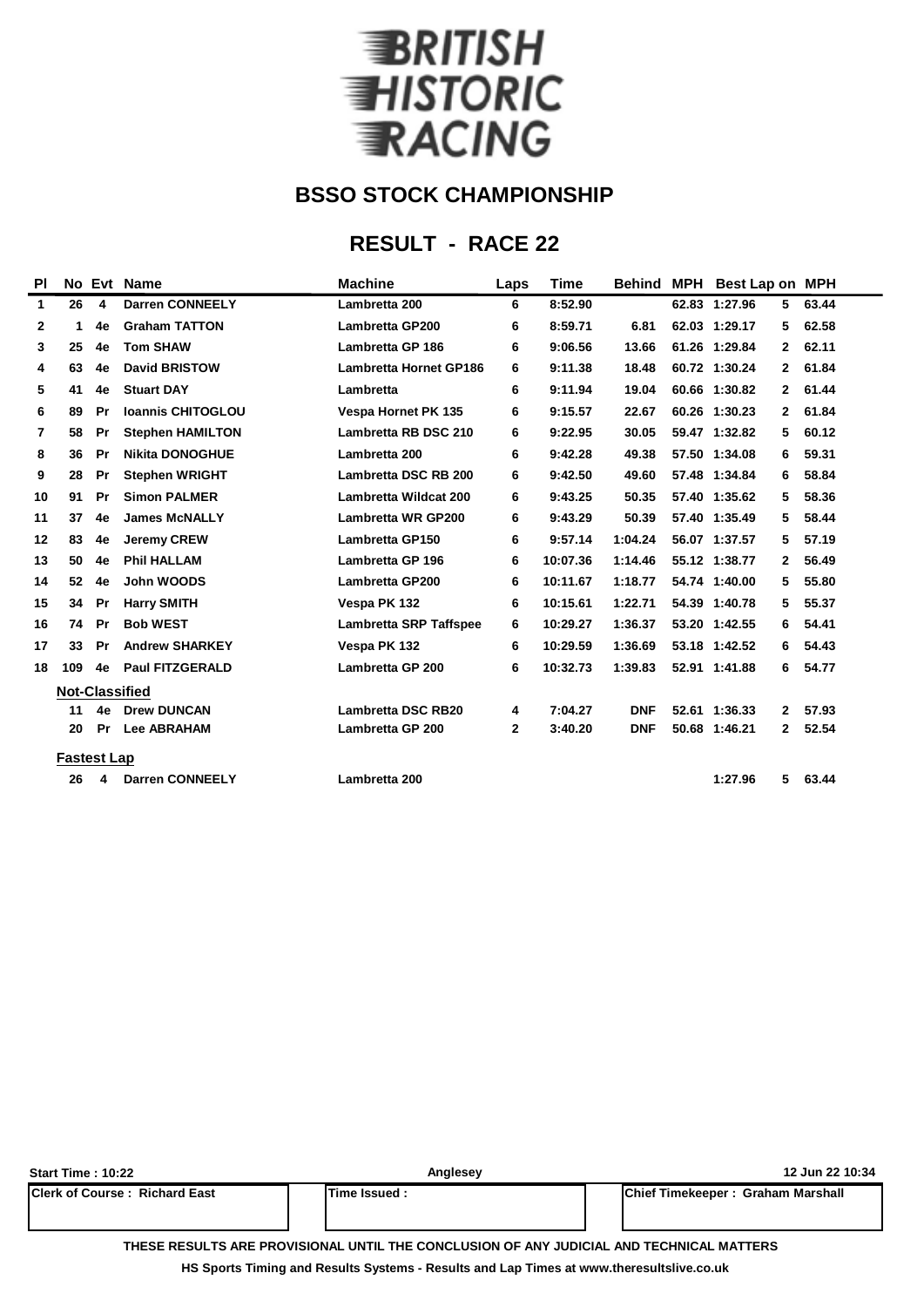

## **EVENT 4**

| 62.83 1:27.96<br>63.44<br>5. |
|------------------------------|
|                              |
| 1:27.96<br>63.44<br>5.       |
|                              |

### **EVENT 4e**

| PI           |                       |    | No Evt Name            | <b>Machine</b>         | Laps | <b>Time</b> |            | MPH Best Lap on MPH |              |         |
|--------------|-----------------------|----|------------------------|------------------------|------|-------------|------------|---------------------|--------------|---------|
| 1            | 1                     | 4e | <b>Graham TATTON</b>   | Lambretta GP200        | 6    | 8:59.71     |            | 62.03 1:29.17       | 5            | 62.58   |
| $\mathbf{2}$ | 25                    | 4e | <b>Tom SHAW</b>        | Lambretta GP 186       | 6    | 9:06.56     |            | 61.26 1:29.84       |              | 2 62.11 |
| 3            | 63                    | 4e | <b>David BRISTOW</b>   | Lambretta Hornet GP186 | 6    | 9:11.38     |            | 60.72 1:30.24       |              | 2 61.84 |
| 4            | 41                    | 4e | <b>Stuart DAY</b>      | Lambretta              | 6    | 9:11.94     |            | 60.66 1:30.82       | 2            | 61.44   |
| 5.           | 37                    | 4e | <b>James McNALLY</b>   | Lambretta WR GP200     | 6    | 9:43.29     |            | 57.40 1:35.49       | 5.           | 58.44   |
| 6            | 83                    | 4e | <b>Jeremy CREW</b>     | Lambretta GP150        | 6    | 9:57.14     |            | 56.07 1:37.57       | 5.           | 57.19   |
| 7            | 50                    | 4e | <b>Phil HALLAM</b>     | Lambretta GP 196       | 6    | 10:07.36    |            | 55.12 1:38.77       | $\mathbf{2}$ | 56.49   |
| 8            | 52                    | 4e | John WOODS             | Lambretta GP200        | 6    | 10:11.67    |            | 54.74 1:40.00       | 5.           | 55.80   |
| 9            | 109                   | 4e | <b>Paul FITZGERALD</b> | Lambretta GP 200       | 6    | 10:32.73    |            | 52.91 1:41.88       | 6            | 54.77   |
|              | <b>Not-Classified</b> |    |                        |                        |      |             |            |                     |              |         |
|              | 11                    | 4e | <b>Drew DUNCAN</b>     | Lambretta DSC RB20     | 4    | 7:04.27     | <b>DNF</b> | 52.61 1:36.33       | $\mathbf{2}$ | 57.93   |
|              | <b>Fastest Lap</b>    |    |                        |                        |      |             |            |                     |              |         |
|              |                       | 4e | <b>Graham TATTON</b>   | Lambretta GP200        |      |             |            | 1:29.17             | 5            | 62.58   |

| <b>Start Time: 10:22</b>             | Anglesey                                                                                 | 12 Jun 22 10:34                           |
|--------------------------------------|------------------------------------------------------------------------------------------|-------------------------------------------|
| <b>Clerk of Course: Richard East</b> | <b>ITime Issued:</b>                                                                     | <b>IChief Timekeeper: Graham Marshall</b> |
|                                      | THESE RESULTS ARE PROVISIONAL UNTIL THE CONCLUSION OF ANY JUDICIAL AND TECHNICAL MATTERS |                                           |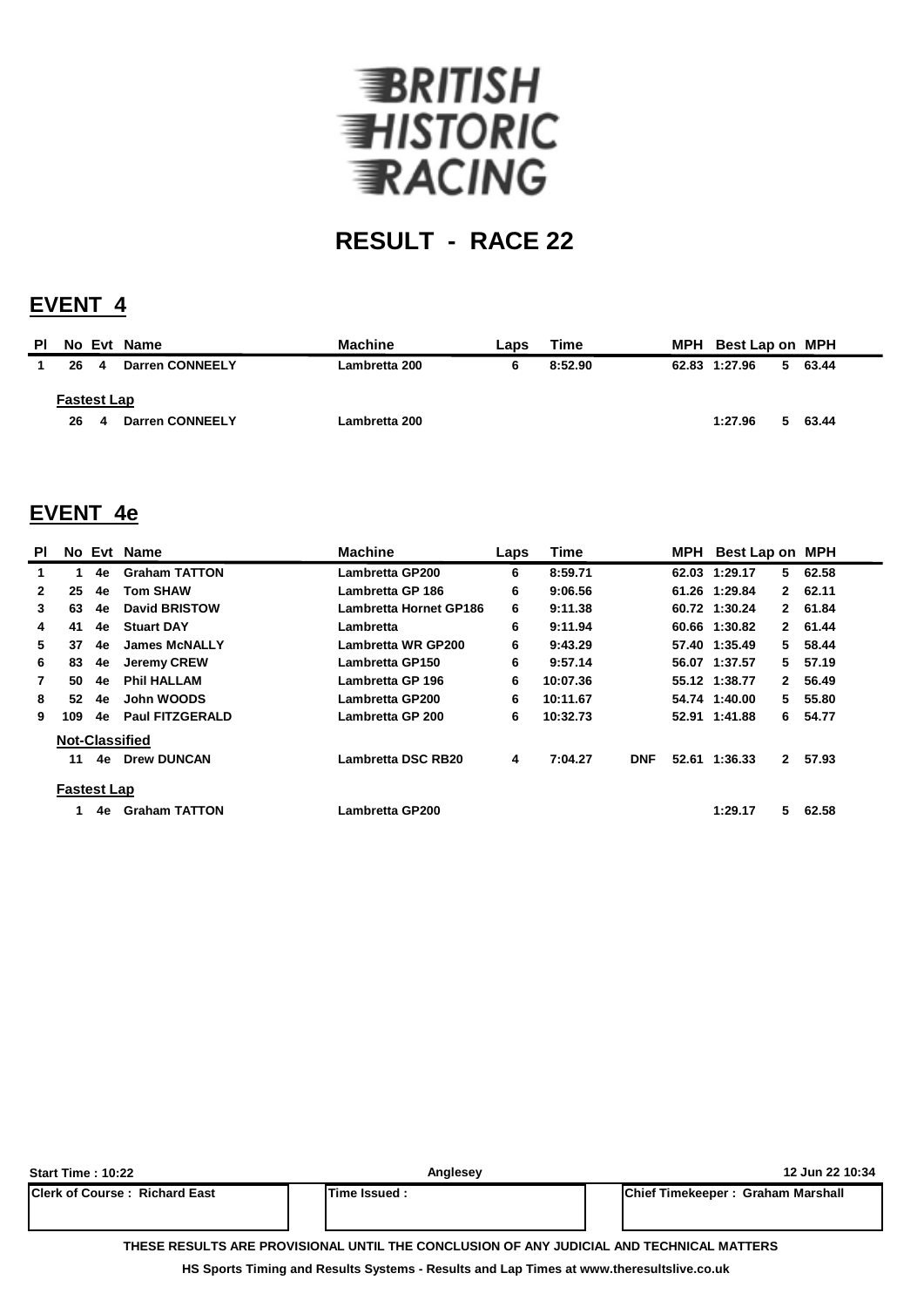

## **EVENT Pr**

| <b>PI</b>    |                       |           | No Evt Name              | <b>Machine</b>                | Laps         | <b>Time</b> |            | MPH | Best Lap on MPH |              |         |
|--------------|-----------------------|-----------|--------------------------|-------------------------------|--------------|-------------|------------|-----|-----------------|--------------|---------|
| 1.           | 89                    | <b>Pr</b> | <b>Ioannis CHITOGLOU</b> | <b>Vespa Hornet PK 135</b>    | 6            | 9:15.57     |            |     | 60.26 1:30.23   |              | 2 61.84 |
| $\mathbf{2}$ | 58                    | Pr        | <b>Stephen HAMILTON</b>  | Lambretta RB DSC 210          | 6            | 9:22.95     |            |     | 59.47 1:32.82   |              | 5 60.12 |
| 3            | 36                    | Pr        | <b>Nikita DONOGHUE</b>   | Lambretta 200                 | 6            | 9:42.28     |            |     | 57.50 1:34.08   | 6.           | 59.31   |
| 4            | 28                    | Pr        | <b>Stephen WRIGHT</b>    | Lambretta DSC RB 200          | 6            | 9:42.50     |            |     | 57.48 1:34.84   | 6.           | 58.84   |
| 5.           | 91                    | Pr        | <b>Simon PALMER</b>      | Lambretta Wildcat 200         | 6            | 9:43.25     |            |     | 57.40 1:35.62   | 5.           | 58.36   |
| 6            | 34                    | Pr        | <b>Harry SMITH</b>       | Vespa PK 132                  | 6            | 10:15.61    |            |     | 54.39 1:40.78   |              | 5 55.37 |
|              | 74                    | Pr.       | <b>Bob WEST</b>          | <b>Lambretta SRP Taffspee</b> | 6            | 10:29.27    |            |     | 53.20 1:42.55   |              | 6 54.41 |
| 8            | 33                    | Pr        | <b>Andrew SHARKEY</b>    | Vespa PK 132                  | 6            | 10:29.59    |            |     | 53.18 1:42.52   | 6.           | 54.43   |
|              | <b>Not-Classified</b> |           |                          |                               |              |             |            |     |                 |              |         |
|              | 20                    | Pr        | <b>Lee ABRAHAM</b>       | Lambretta GP 200              | $\mathbf{2}$ | 3:40.20     | <b>DNF</b> |     | 50.68 1:46.21   | $\mathbf{2}$ | 52.54   |
|              | <b>Fastest Lap</b>    |           |                          |                               |              |             |            |     |                 |              |         |
|              | 89                    | Pr.       | <b>Ioannis CHITOGLOU</b> | <b>Vespa Hornet PK 135</b>    |              |             |            |     | 1:30.23         |              | 2 61.84 |

| <b>Start Time: 10:22</b>               | Anglesey             | 12 Jun 22 10:34                                                                          |
|----------------------------------------|----------------------|------------------------------------------------------------------------------------------|
| <b>IClerk of Course : Richard East</b> | <b>ITime Issued:</b> | Chief Timekeeper: Graham Marshall                                                        |
|                                        |                      | THESE RESULTS ARE PROVISIONAL UNTIL THE CONCLUSION OF ANY JUDICIAL AND TECHNICAL MATTERS |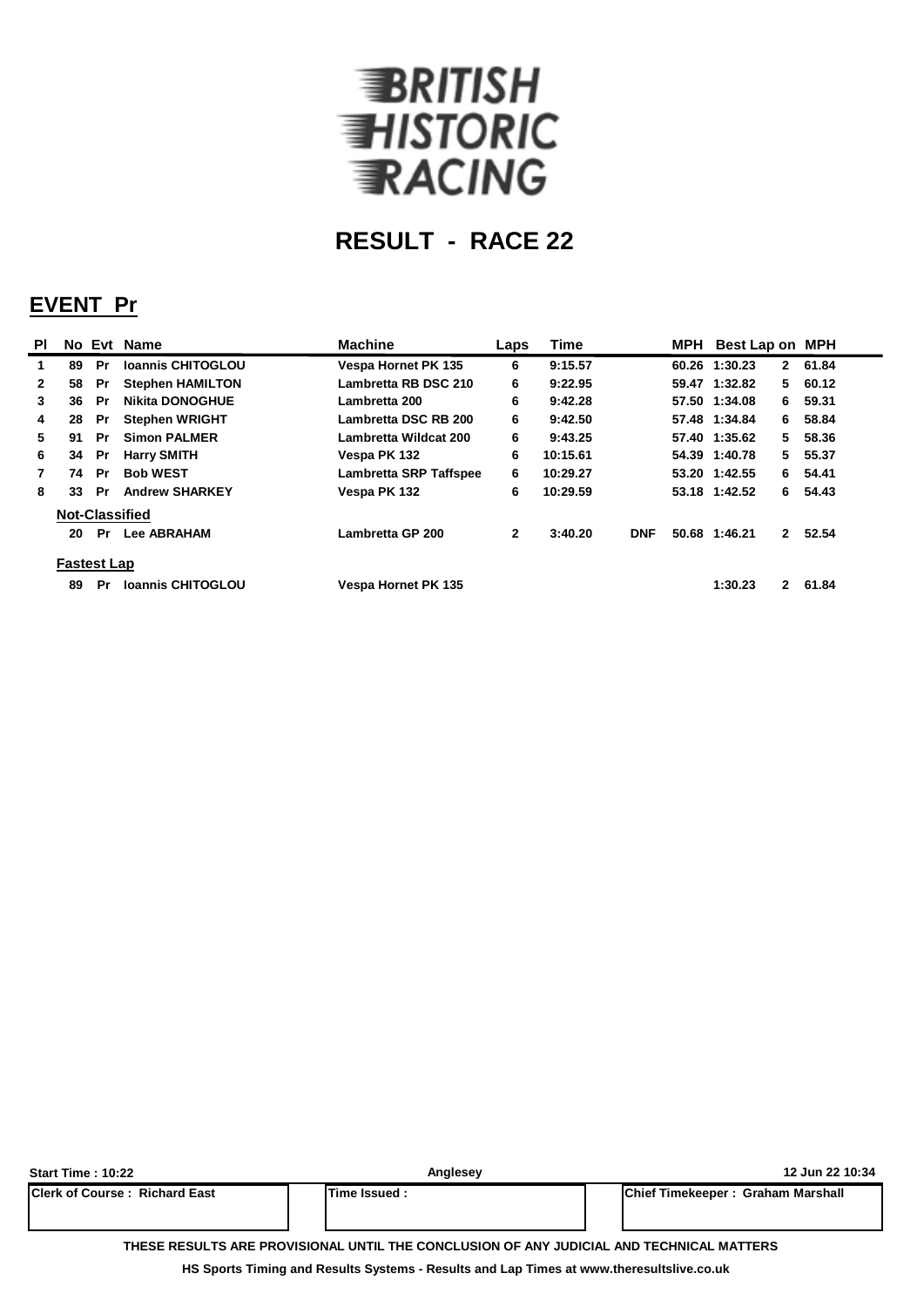| $\mathbf 1$ |     | <b>Graham TATTON</b>                                          |                                             |                         |                                                               |                     |       |                |                          |
|-------------|-----|---------------------------------------------------------------|---------------------------------------------|-------------------------|---------------------------------------------------------------|---------------------|-------|----------------|--------------------------|
|             |     | Lap 1 2 3 4                                                   |                                             |                         |                                                               | $5 \t 6 \t 7$       | 8     | $\overline{9}$ | 10 <sup>°</sup>          |
|             |     | 1   1:32.67   1:29.51   1:29.36   1:29.26   1:29.17   1:29.74 |                                             |                         |                                                               |                     |       |                |                          |
| 11          |     | <b>Drew DUNCAN</b>                                            |                                             |                         |                                                               |                     |       |                |                          |
|             | Lap |                                                               |                                             |                         |                                                               | 1 2 3 4 5 6 7       | 8     | $\overline{9}$ | 10 <sub>1</sub>          |
|             |     | 1   1:43.19   1:36.33   1:38.33   2:06.42                     |                                             |                         |                                                               |                     |       |                |                          |
| 20          |     | <b>Lee ABRAHAM</b>                                            |                                             |                         |                                                               |                     |       |                |                          |
|             | Lap | $\sim$ 1 2                                                    | 3 <sup>7</sup>                              | 4                       | $5 \t\t 6$                                                    | 7 <sup>7</sup>      | 8     | $\overline{9}$ | 10 <sup>°</sup>          |
|             |     | 1   1:53.99   1:46.21                                         |                                             |                         |                                                               |                     |       |                |                          |
| 25          |     | <b>Tom SHAW</b>                                               |                                             |                         |                                                               |                     |       |                |                          |
|             |     |                                                               |                                             |                         | Lap 1 2 3 4 5 6                                               | $7^{\circ}$         | 8     | $\overline{9}$ | 10                       |
|             |     | 1   1:34.15   1:29.84   1:30.57   1:31.30   1:30.70   1:30.00 |                                             |                         |                                                               |                     |       |                |                          |
| 26          |     | <b>Darren CONNEELY</b>                                        |                                             |                         |                                                               |                     |       |                |                          |
|             |     |                                                               |                                             |                         | Lap 1 2 3 4 5 6                                               | 7 <sup>7</sup>      | 8     | $\overline{9}$ | 10 <sub>1</sub>          |
|             |     | 1   1:31.97   1:28.33   1:28.20   1:28.39   1:27.96   1:28.05 |                                             |                         |                                                               |                     |       |                |                          |
| 28          |     | <b>Stephen WRIGHT</b>                                         |                                             |                         |                                                               |                     |       |                |                          |
|             |     |                                                               |                                             |                         |                                                               | Lap 1 2 3 4 5 6 7   | 8     | $\overline{9}$ | 10 <sub>1</sub>          |
|             |     | 1   1:42.30   1:37.73   1:36.31   1:35.11   1:36.21   1:34.84 |                                             |                         |                                                               |                     |       |                |                          |
| 33          |     | <b>Andrew SHARKEY</b>                                         |                                             |                         |                                                               |                     |       |                |                          |
|             |     |                                                               |                                             |                         | Lap 1 2 3 4 5 6                                               | 7 <sup>7</sup>      | 8     | $\overline{9}$ | 10 <sub>1</sub>          |
|             |     | 1   1:53.53   1:43.48   1:43.54   1:42.82   1:43.70   1:42.52 |                                             |                         |                                                               |                     |       |                |                          |
| 34          |     | <b>Harry SMITH</b>                                            |                                             |                         |                                                               |                     |       |                |                          |
|             |     |                                                               |                                             |                         | Lap 1 2 3 4 5 6                                               | $7 \quad \circ$     | 8     | $\overline{9}$ | 10                       |
|             |     |                                                               | 1:41.98  1:42.93  1:41.66  1:40.78  1:41.80 |                         |                                                               |                     |       |                |                          |
| 36          |     | <b>Nikita DONOGHUE</b>                                        |                                             |                         |                                                               |                     |       |                |                          |
|             |     | Lap $1$ 2                                                     | 3 <sup>7</sup>                              | $\overline{\mathbf{4}}$ | $5 \t\t 6$                                                    | $7 \pm 1$           | 8     | 9              | 10 <sub>1</sub>          |
|             |     |                                                               |                                             |                         | 1   1:41.73   1:36.92   1:36.34   1:35.96   1:37.25   1:34.08 |                     |       |                |                          |
| 37          |     | <b>James McNALLY</b>                                          |                                             |                         |                                                               |                     |       |                |                          |
|             |     |                                                               |                                             |                         |                                                               | Lap 1 2 3 4 5 6 7 8 |       | $\overline{9}$ | $\overline{10}$          |
|             |     | 1   1:41.27   1:36.59   1:37.63   1:35.67   1:35.49   1:36.64 |                                             |                         |                                                               |                     |       |                |                          |
| 41          |     | <b>Stuart DAY</b>                                             |                                             |                         |                                                               |                     |       |                |                          |
|             |     |                                                               |                                             |                         |                                                               | Lap 1 2 3 4 5 6 7   | $8 -$ | 9              | 10                       |
|             |     | 1   1:35.22   1:30.82   1:32.06   1:31.48   1:31.34   1:31.02 |                                             |                         |                                                               |                     |       |                |                          |
| 50          |     | <b>Phil HALLAM</b>                                            |                                             |                         |                                                               |                     |       |                |                          |
|             |     |                                                               |                                             |                         |                                                               | Lap 1 2 3 4 5 6 7 8 |       | 9              | 10                       |
|             |     | 1   1:44.65   1:38.77   1:40.54   1:40.81   1:41.10   1:41.49 |                                             |                         |                                                               |                     |       |                |                          |
| 52          |     | John WOODS                                                    |                                             |                         |                                                               |                     |       |                |                          |
|             |     |                                                               |                                             |                         |                                                               | Lap 1 2 3 4 5 6 7 8 |       | 9              | $\overline{\mathbf{10}}$ |
|             |     | 1   1:49.24   1:41.19   1:40.20   1:40.71   1:40.00   1:40.33 |                                             |                         |                                                               |                     |       |                |                          |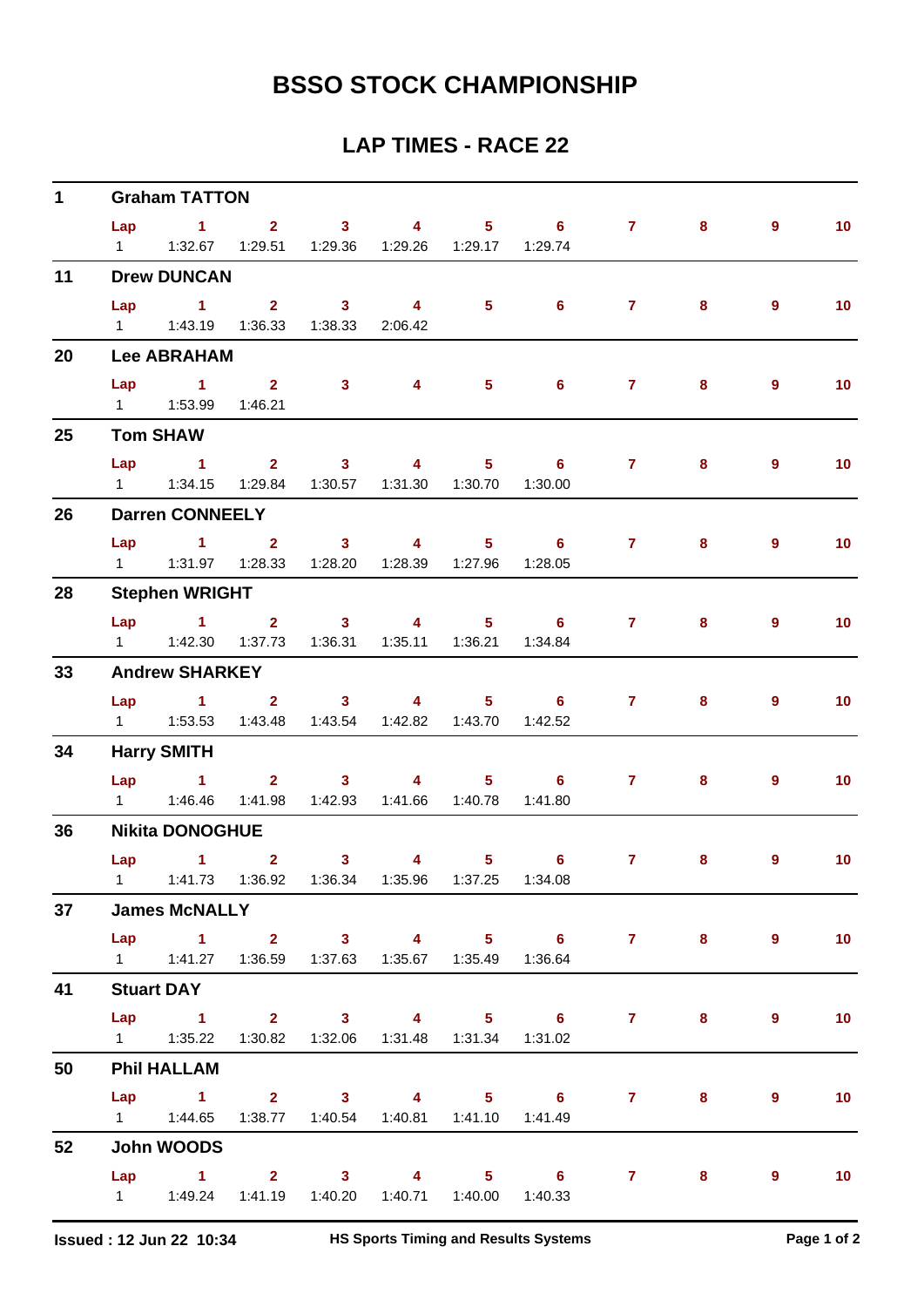| 58  | <b>Stephen HAMILTON</b> |                          |                           |                                    |                           |                           |                                       |                |   |                |                 |  |  |
|-----|-------------------------|--------------------------|---------------------------|------------------------------------|---------------------------|---------------------------|---------------------------------------|----------------|---|----------------|-----------------|--|--|
|     | Lap<br>$1 \quad \Box$   | $\sim$ 1<br>1:38.00      | $\overline{2}$<br>1:32.97 | $\overline{\mathbf{3}}$<br>1:32.92 | $\overline{4}$<br>1:32.87 | $5 -$<br>1:32.82          | $6^{\circ}$<br>1:33.37                | $\mathbf{7}$   | 8 | 9              | 10 <sup>°</sup> |  |  |
| 63  |                         | <b>David BRISTOW</b>     |                           |                                    |                           |                           |                                       |                |   |                |                 |  |  |
|     | Lap                     | $\sim$ 1                 | $\overline{2}$<br>1:30.24 | $\mathbf{3}$<br>1:31.01            | $\overline{4}$            | $5 -$<br>1:31.06  1:31.54 | $\overline{\phantom{0}}$ 6<br>1:31.37 | $\mathbf{7}$   | 8 | $\overline{9}$ | 10 <sup>°</sup> |  |  |
| 74  |                         | <b>Bob WEST</b>          |                           |                                    |                           |                           |                                       |                |   |                |                 |  |  |
|     | Lap<br>$1 \quad \Box$   | $\sim$ 1<br>1:50.17      | 2 <sup>7</sup><br>1:43.44 | $\overline{\mathbf{3}}$<br>1:44.50 | 4<br>1:44.48              | 5 <sup>1</sup><br>1:44.13 | 6<br>1:42.55                          | $\overline{7}$ | 8 | 9              | 10 <sup>°</sup> |  |  |
| 83  |                         | <b>Jeremy CREW</b>       |                           |                                    |                           |                           |                                       |                |   |                |                 |  |  |
|     | Lap                     | $\mathbf{1}$             | 2 <sup>7</sup><br>1:38.10 | $\mathbf{3}$<br>1:37.66            | $\overline{4}$            | $5 -$                     | 6<br>1:37.94                          | $\mathbf{7}$   | 8 | $\overline{9}$ | 10 <sub>1</sub> |  |  |
| 89  |                         | <b>Ioannis CHITOGLOU</b> |                           |                                    |                           |                           |                                       |                |   |                |                 |  |  |
|     | Lap<br>$1 \quad \Box$   | $\mathbf{1}$<br>1:36.93  | $\overline{2}$<br>1:30.23 | $\mathbf{3}$<br>1:30.71            | 4<br>1:31.43              | 5.<br>1:31.62             | -6<br>1:34.65                         | $\overline{7}$ | 8 | 9              | 10 <sup>°</sup> |  |  |
| 91  |                         | <b>Simon PALMER</b>      |                           |                                    |                           |                           |                                       |                |   |                |                 |  |  |
|     | Lap                     | $\sim$ 1                 | $\overline{2}$<br>1:36.35 | $\mathbf{3}$<br>1:36.82            | 4<br>1:36.69              | $5 -$<br>1:35.62          | 6<br>1:35.81                          | $\overline{7}$ | 8 | 9              | 10              |  |  |
| 109 |                         | <b>Paul FITZGERALD</b>   |                           |                                    |                           |                           |                                       |                |   |                |                 |  |  |
|     | Lap                     | $\blacktriangleleft$     | $\mathbf{2}$<br>1:46.04   | $\mathbf{3}$<br>1:45.64            | 4<br>1:43.84              | 5 <sup>1</sup><br>1:42.30 | 6<br>1:41.88                          | $\overline{7}$ | 8 | 9              | 10 <sup>°</sup> |  |  |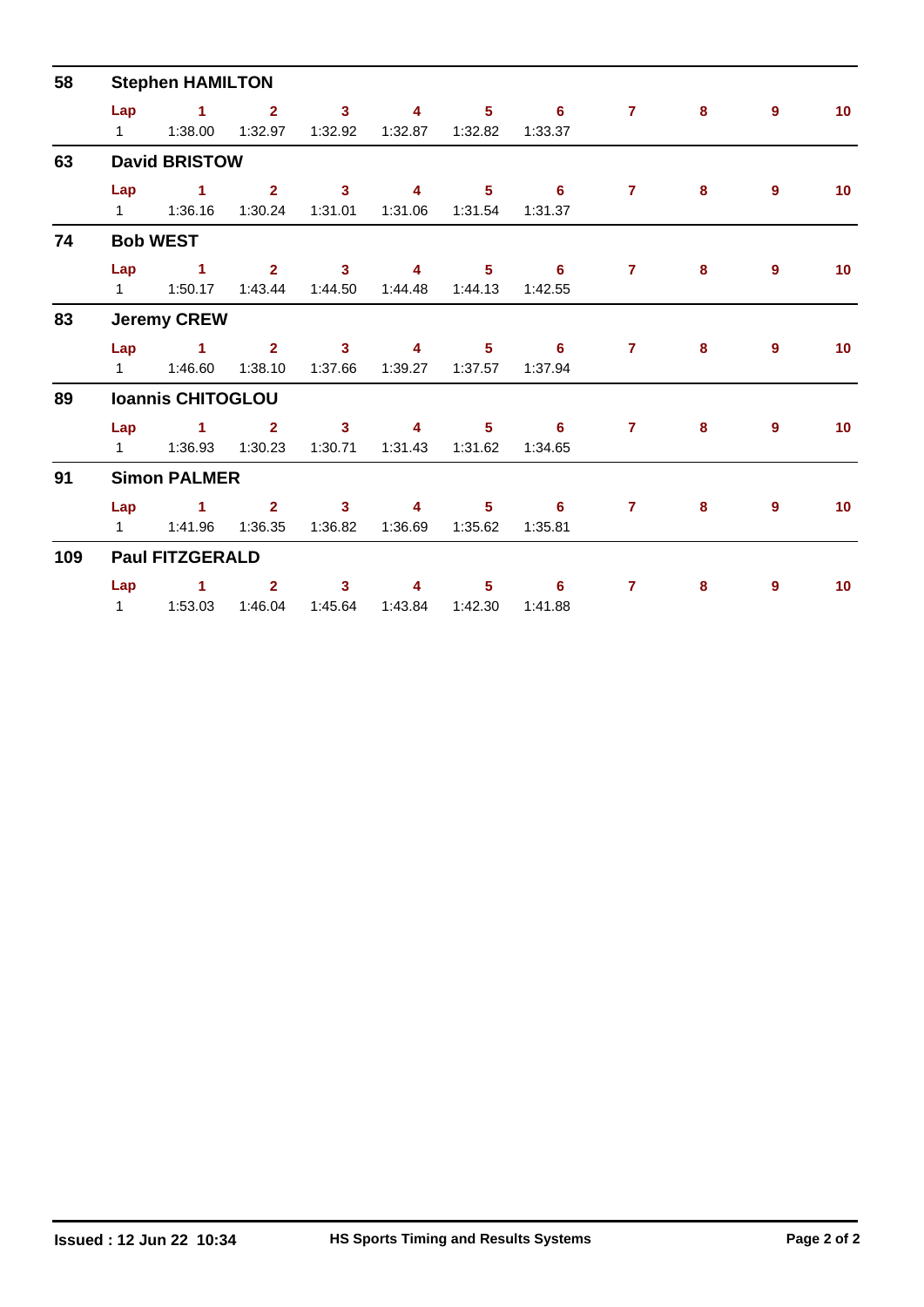|     | Lap 1              |              | Lap 2        |    | Lap 3       |    | Lap 4       |              | Lap 5       |    | Lap 6        |    | Lap 7 |    | Lap 8 |     | Lap 9       |     | Lap10 |  |
|-----|--------------------|--------------|--------------|----|-------------|----|-------------|--------------|-------------|----|--------------|----|-------|----|-------|-----|-------------|-----|-------|--|
| No. | <b>Time</b>        | No           | Time         | No | <b>Time</b> | No | <b>Time</b> | No.          | <b>Time</b> | No | Time         | No | Time  | No | Time  | No. | <b>Time</b> | No. | Time  |  |
|     | $26 \quad 1:31.97$ | 26           | 3:00.30      | 26 | 4:28.50     | 26 | 5:56.89     | 26           | 7:24.85     |    | 26 8:52.90   |    |       |    |       |     |             |     |       |  |
|     |                    |              |              |    |             |    |             |              |             |    |              |    |       |    |       |     |             |     |       |  |
|     | $1 \t1:32.67$      | $\mathbf{1}$ | 3:02.18      |    | 4:31.54     | 1  | 6:00.80     | $\mathbf{1}$ | 7:29.97     |    | 8:59.71      |    |       |    |       |     |             |     |       |  |
| 25  | 1:34.15            | 25           | 3:03.99      | 25 | 4:34.56     | 25 | 6:05.86     | 25           | 7:36.56     | 25 | 9:06.56      |    |       |    |       |     |             |     |       |  |
| 41  | 1:35.22            | 41           | 3:06.04      | 63 | 4:37.41     | 63 | 6:08.47     | 63           | 7:40.01     | 63 | 9:11.38      |    |       |    |       |     |             |     |       |  |
| 63  | 1:36.16            | 63           | 3:06.40      | 89 | 4:37.87     | 89 | 6:09.30     | 89           | 7:40.92     | 41 | 9:11.94      |    |       |    |       |     |             |     |       |  |
| 89  | 1:36.93            | 89           | 3:07.16      | 41 | 4:38.10     | 41 | 6:09.58     | 41           | 7:40.92     | 89 | 9:15.57      |    |       |    |       |     |             |     |       |  |
| 58  | 1:38.00            | 58           | 3:10.97      | 58 | 4:43.89     | 58 | 6:16.76     | 58           | 7:49.58     | 58 | 9:22.95      |    |       |    |       |     |             |     |       |  |
|     | 37 $1:41.27$       | 37           | 3:17.86      | 36 | 4:54.99     | 36 | 6:30.95     | 37           | 8:06.65     |    | 36 9:42.28   |    |       |    |       |     |             |     |       |  |
|     | 36 1:41.73         |              | 91 3:18.31   | 91 | 4:55.13     | 37 | 6:31.16     | 91           | 8:07.44     | 28 | 9:42.50      |    |       |    |       |     |             |     |       |  |
|     | 91 1:41.96         |              | 36 3:18.65   | 37 | 4:55.49     | 28 | 6:31.45     | 28           | 8:07.66     |    | 91 9:43.25   |    |       |    |       |     |             |     |       |  |
|     | $28 \quad 1:42.30$ |              | 11 $3:19.52$ | 28 | 4:56.34     | 91 | 6:31.82     | 36           | 8:08.20     | 37 | 9:43.29      |    |       |    |       |     |             |     |       |  |
|     | 11 1:43.19         | 28           | 3:20.03      | 11 | 4:57.85     | 83 | 6:41.63     | 83           | 8:19.20     | 83 | 9:57.14      |    |       |    |       |     |             |     |       |  |
|     | 50 $1:44.65$       | 50           | 3:23.42      | 83 | 5:02.36     | 50 | 6:44.77     | 50           | 8:25.87     |    | 50 10:07.36  |    |       |    |       |     |             |     |       |  |
|     | 34 1:46.46         |              | 83 3:24.70   | 50 | 5:03.96     | 52 | 6:51.34     | 52           | 8:31.34     |    | 52 10:11.67  |    |       |    |       |     |             |     |       |  |
| 83  | 1:46.60            | 34           | 3:28.44      | 52 | 5:10.63     | 34 | 6:53.03     | 34           | 8:33.81     |    | 34 10:15.61  |    |       |    |       |     |             |     |       |  |
| 52  | 1:49.24            | 52           | 3:30.43      | 34 | 5:11.37     | 74 | 7:02.59     | 74           | 8:46.72     |    | 74 10:29.27  |    |       |    |       |     |             |     |       |  |
|     | 74 1:50.17         | 74           | 3:33.61      | 74 | 5:18.11     | 33 | 7:03.37     | 33           | 8:47.07     |    | 33 10:29.59  |    |       |    |       |     |             |     |       |  |
|     | 109 1:53.03        | 33           | 3:37.01      | 33 | 5:20.55     | 11 | 7:04.27     |              | 109 8:50.85 |    | 109 10:32.73 |    |       |    |       |     |             |     |       |  |
|     | 33 $1:53.53$       |              | 109 3:39.07  |    | 109 5:24.71 |    | 109 7:08.55 |              |             |    |              |    |       |    |       |     |             |     |       |  |
|     | $20 \quad 1:53.99$ | 20           | 3:40.20      |    |             |    |             |              |             |    |              |    |       |    |       |     |             |     |       |  |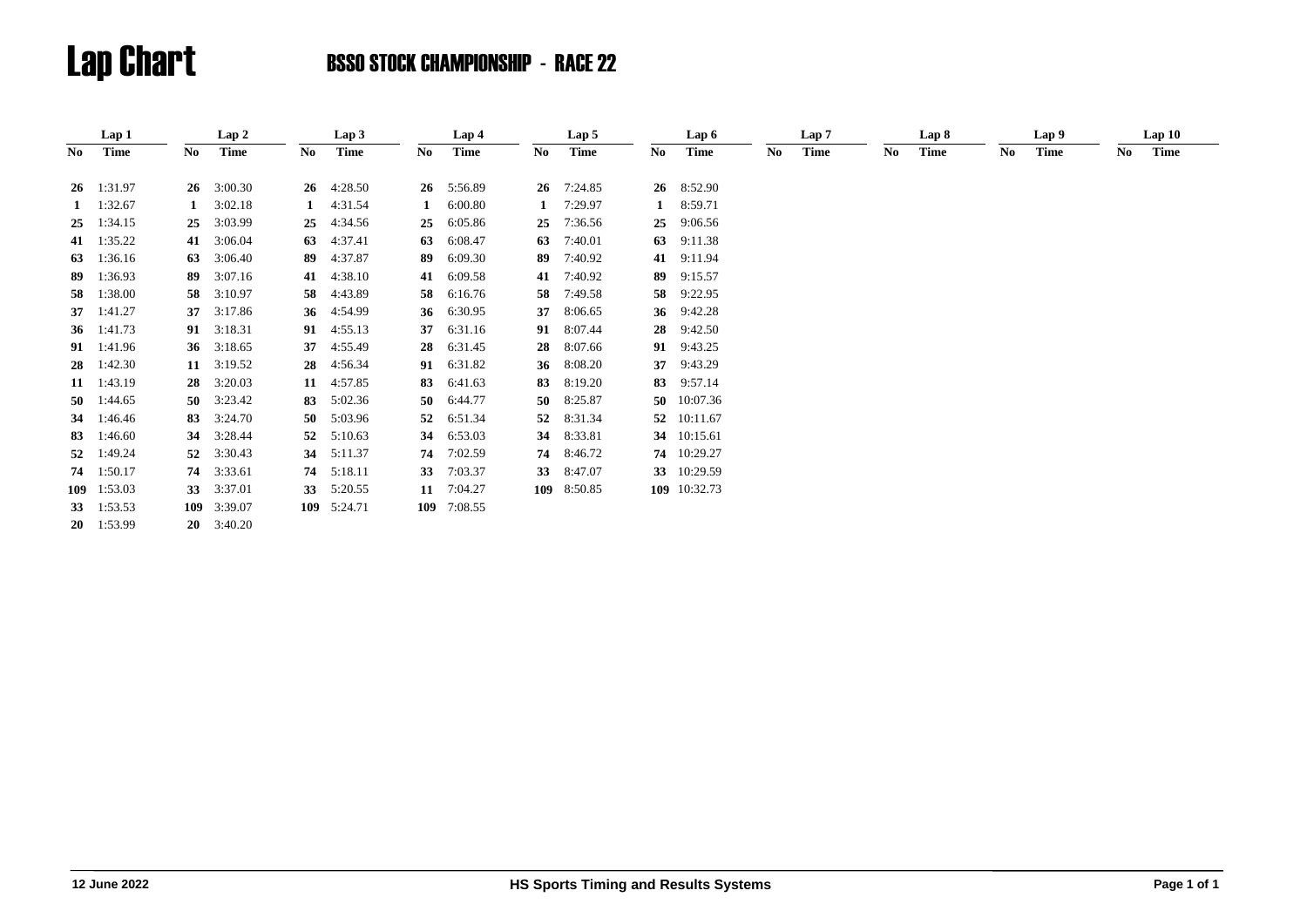

## **RESULT - RACE 31**

| <b>PI</b>    |                       | No Evt    | <b>Name</b>              | <b>Machine</b>                | Laps | <b>Time</b> | <b>Behind MPH</b> |       | <b>Best Lap on MPH</b> |              |       |  |
|--------------|-----------------------|-----------|--------------------------|-------------------------------|------|-------------|-------------------|-------|------------------------|--------------|-------|--|
| 1            | 26                    | 4         | <b>Darren CONNEELY</b>   | Lambretta 200                 | 6    | 8:59.58     |                   |       | 62.05 1:29.04          | 3            | 62.67 |  |
| $\mathbf{2}$ | 1                     | 4e        | <b>Graham TATTON</b>     | <b>Lambretta GP200</b>        | 6    | 9:00.52     | 0.94              |       | 61.94 1:29.05          | $\mathbf{2}$ | 62.66 |  |
| 3            | 25                    | 4e        | <b>Tom SHAW</b>          | Lambretta GP 186              | 6    | 9:02.91     | 3.33              |       | 61.67 1:29.24          | 5            | 62.53 |  |
| 4            | 63                    | 4e        | <b>David BRISTOW</b>     | <b>Lambretta Hornet GP186</b> | 6    | 9:08.27     | 8.69              |       | 61.06 1:29.83          | 3            | 62.12 |  |
| 5            | 41                    | 4e        | <b>Stuart DAY</b>        | Lambretta                     | 6    | 9:13.12     | 13.54             |       | 60.53 1:30.98          | 6            | 61.33 |  |
| 6            | 89                    | Pr        | <b>Ioannis CHITOGLOU</b> | <b>Vespa Hornet PK 135</b>    | 6    | 9:13.72     | 14.14             |       | 60.46 1:30.06          | 5            | 61.96 |  |
| 7            | 58                    | Pr        | <b>Stephen HAMILTON</b>  | Lambretta RB DSC 210          | 6    | 9:15.84     | 16.26             |       | 60.23 1:31.29          | 6            | 61.12 |  |
| 8            | 36                    | Pr        | <b>Nikita DONOGHUE</b>   | Lambretta 200                 | 6    | 9:32.56     | 32.98             |       | 58.47 1:34.04          | 3            | 59.34 |  |
| 9            | 37                    | 4e        | <b>James McNALLY</b>     | <b>Lambretta WR GP200</b>     | 6    | 9:34.62     | 35.04             |       | 58.26 1:34.29          | 3            | 59.18 |  |
| 10           | 28                    | Pr        | <b>Stephen WRIGHT</b>    | Lambretta DSC RB 200          | 6    | 9:35.65     | 36.07             |       | 58.16 1:33.85          | 6            | 59.46 |  |
| 11           | 91                    | Pr        | <b>Simon PALMER</b>      | Lambretta Wildcat 200         | 6    | 9:35.96     | 36.38             |       | 58.13 1:34.20          | 4            | 59.24 |  |
| 12           | 83                    | 4e        | <b>Jeremy CREW</b>       | <b>Lambretta GP150</b>        | 6    | 9:55.20     | 55.62             |       | 56.25 1:37.79          | $\mathbf{2}$ | 57.06 |  |
| 13           | 50                    | 4e        | <b>Phil HALLAM</b>       | <b>Lambretta GP 196</b>       | 6    | 10:07.30    | 1:07.72           |       | 55.13 1:39.63          | 3            | 56.01 |  |
| 14           | 52                    | 4e        | John WOODS               | <b>Lambretta GP200</b>        | 6    | 10:08.52    | 1:08.94           |       | 55.02 1:39.08          | 6            | 56.32 |  |
| 15           | 34                    | Pr        | <b>Harry SMITH</b>       | Vespa PK 132                  | 6    | 10:09.74    | 1:10.16           |       | 54.91 1:40.10          | $\mathbf{2}$ | 55.74 |  |
| 16           | 74                    | <b>Pr</b> | <b>Bob WEST</b>          | <b>Lambretta SRP Taffspee</b> | 6    | 10:18.72    | 1:19.14           |       | 54.11 1:41.13          | $\mathbf{2}$ | 55.18 |  |
| 17           | 33                    | Pr        | <b>Andrew SHARKEY</b>    | Vespa PK 132                  | 6    | 10:22.24    | 1:22.66           |       | 53.81 1:41.14          | 5            | 55.17 |  |
| 18           | 20                    | Pr        | <b>Lee ABRAHAM</b>       | Lambretta GP 200              | 6    | 10:30.67    | 1:31.09           |       | 53.09 1:42.10          | 6            | 54.65 |  |
| 19           | 11                    | 4e        | <b>Drew DUNCAN</b>       | <b>Lambretta DSC RB20</b>     | 5    | 8:59.75     | 1 Lap             |       | 51.69 1:43.06          | 2            | 54.14 |  |
|              | <b>Not-Classified</b> |           |                          |                               |      |             |                   |       |                        |              |       |  |
|              | 109                   | 4e        | <b>Paul FITZGERALD</b>   | <b>Lambretta GP 200</b>       | 1    | 1:51.75     | <b>DNF</b>        | 49.93 |                        | $\bf{0}$     | 0.00  |  |
|              | <b>Fastest Lap</b>    |           |                          |                               |      |             |                   |       |                        |              |       |  |
|              | 26                    | 4         | <b>Darren CONNEELY</b>   | Lambretta 200                 |      |             |                   |       | 1:29.04                | 3            | 62.67 |  |
|              |                       |           |                          |                               |      |             |                   |       |                        |              |       |  |

| <b>Start Time: 13:58</b>              | Anglesey             | 12 Jun 22 14:09                   |
|---------------------------------------|----------------------|-----------------------------------|
| <b>IClerk of Course: Richard East</b> | <b>ITime Issued:</b> | Chief Timekeeper: Graham Marshall |
|                                       |                      |                                   |

**THESE RESULTS ARE PROVISIONAL UNTIL THE CONCLUSION OF ANY JUDICIAL AND TECHNICAL MATTERS**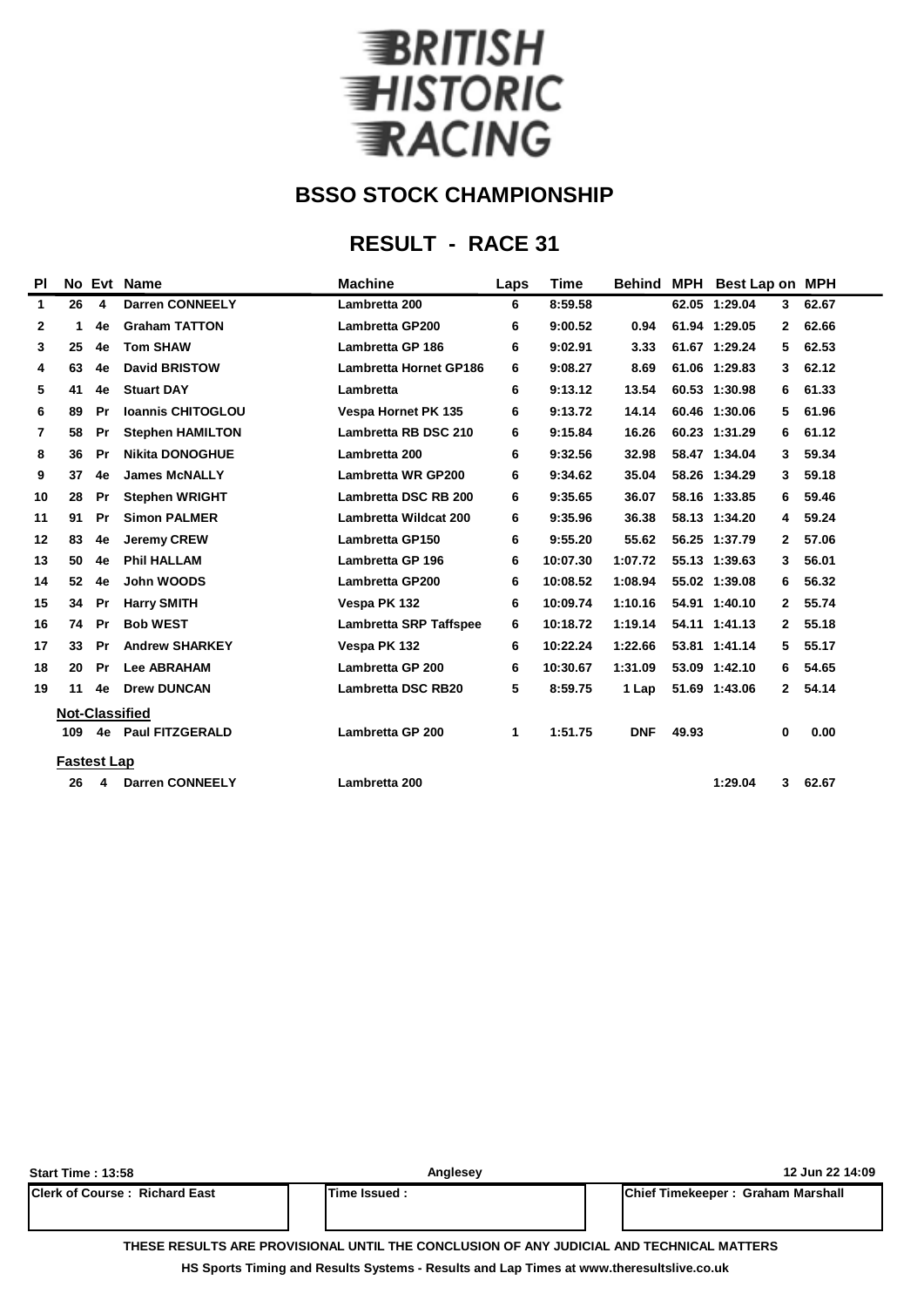

## **EVENT 4**

| <b>PI</b> |                    |   | No Evt Name            | <b>Machine</b> | Laps | Time    | MPH Best Lap on MPH |   |       |
|-----------|--------------------|---|------------------------|----------------|------|---------|---------------------|---|-------|
|           | 26                 | 4 | <b>Darren CONNEELY</b> | Lambretta 200  | 6    | 8:59.58 | 62.05 1:29.04       | 3 | 62.67 |
|           | <b>Fastest Lap</b> |   |                        |                |      |         | 1:29.04             |   |       |
|           | 26                 | 4 | Darren CONNEELY        | Lambretta 200  |      |         |                     | 3 | 62.67 |

### **EVENT 4e**

| ΡI           |                    |    | No Evt Name            | <b>Machine</b>            | Laps | <b>Time</b> |            |       | MPH Best Lap on MPH |              |        |
|--------------|--------------------|----|------------------------|---------------------------|------|-------------|------------|-------|---------------------|--------------|--------|
| 1.           | 1.                 | 4e | <b>Graham TATTON</b>   | Lambretta GP200           | 6    | 9:00.52     |            |       | 61.94 1:29.05       | $\mathbf{2}$ | 62.66  |
| $\mathbf{2}$ | 25                 | 4e | <b>Tom SHAW</b>        | Lambretta GP 186          | 6    | 9:02.91     |            |       | 61.67 1:29.24       |              | 562.53 |
| 3            | 63                 | 4e | <b>David BRISTOW</b>   | Lambretta Hornet GP186    | 6    | 9:08.27     |            |       | 61.06 1:29.83       |              | 362.12 |
| 4            | 41                 | 4e | <b>Stuart DAY</b>      | Lambretta                 | 6    | 9:13.12     |            |       | 60.53 1:30.98       | 6.           | 61.33  |
| 5.           | 37                 | 4e | <b>James McNALLY</b>   | <b>Lambretta WR GP200</b> | 6    | 9:34.62     |            |       | 58.26 1:34.29       | 3            | 59.18  |
| 6            | 83                 | 4e | <b>Jeremy CREW</b>     | <b>Lambretta GP150</b>    | 6    | 9:55.20     |            |       | 56.25 1:37.79       | $\mathbf{2}$ | 57.06  |
| 7            | 50                 | 4e | <b>Phil HALLAM</b>     | Lambretta GP 196          | 6    | 10:07.30    |            |       | 55.13 1:39.63       | 3            | 56.01  |
| 8            | 52                 | 4e | John WOODS             | Lambretta GP200           | 6    | 10:08.52    |            |       | 55.02 1:39.08       | 6.           | 56.32  |
| 9            | 11                 | 4e | <b>Drew DUNCAN</b>     | Lambretta DSC RB20        | 5    | 8:59.75     |            |       | 51.69 1:43.06       | $\mathbf{2}$ | 54.14  |
|              |                    |    | <b>Not-Classified</b>  |                           |      |             |            |       |                     |              |        |
|              | 109                | 4e | <b>Paul FITZGERALD</b> | Lambretta GP 200          | 1    | 1:51.75     | <b>DNF</b> | 49.93 |                     | 0            | 0.00   |
|              | <b>Fastest Lap</b> |    |                        |                           |      |             |            |       |                     |              |        |
|              |                    | 4e | <b>Graham TATTON</b>   | Lambretta GP200           |      |             |            |       | 1:29.05             | $\mathbf{2}$ | 62.66  |

| <b>Start Time: 13:58</b>             | Anglesey                                                                                 | 12 Jun 22 14:09                           |
|--------------------------------------|------------------------------------------------------------------------------------------|-------------------------------------------|
| <b>Clerk of Course: Richard East</b> | Time Issued:                                                                             | <b>IChief Timekeeper: Graham Marshall</b> |
|                                      | THESE RESULTS ARE PROVISIONAL UNTIL THE CONCLUSION OF ANY JUDICIAL AND TECHNICAL MATTERS |                                           |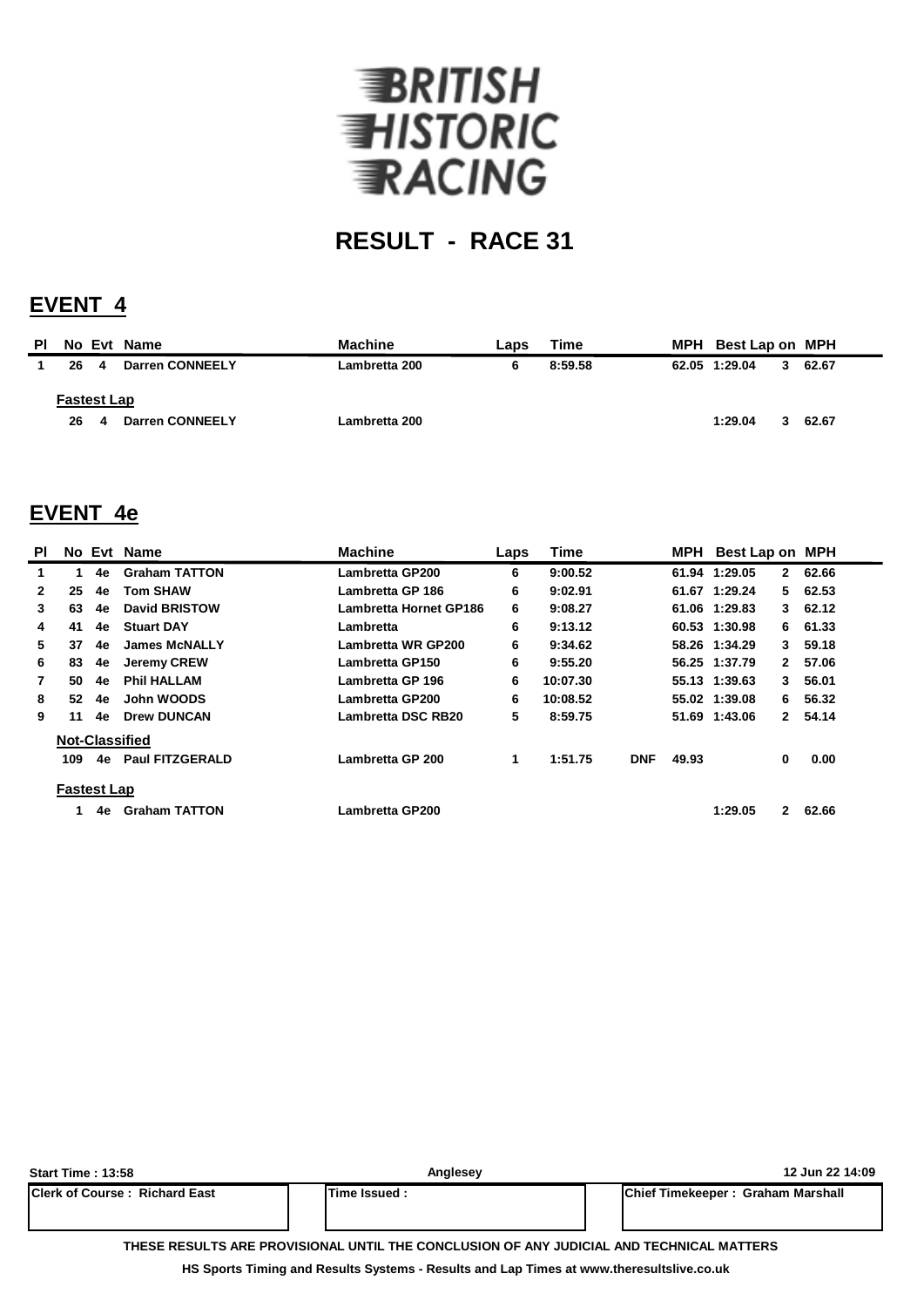

## **EVENT Pr**

| <b>PI</b>    |                    |           | No Evt Name              | <b>Machine</b>                | Laps | <b>Time</b> |  | MPH Best Lap on MPH |         |  |  |
|--------------|--------------------|-----------|--------------------------|-------------------------------|------|-------------|--|---------------------|---------|--|--|
|              | 89                 | Pr        | <b>Ioannis CHITOGLOU</b> | <b>Vespa Hornet PK 135</b>    | 6    | 9:13.72     |  | 60.46 1:30.06<br>5. | 61.96   |  |  |
| $\mathbf{2}$ | 58                 | Pr        | <b>Stephen HAMILTON</b>  | Lambretta RB DSC 210          | 6    | 9:15.84     |  | 60.23 1:31.29       | 6 61.12 |  |  |
| 3            | 36                 | -Pr       | <b>Nikita DONOGHUE</b>   | Lambretta 200                 | 6    | 9:32.56     |  | 58.47 1:34.04       | 3 59.34 |  |  |
| 4            | 28                 | Pr        | <b>Stephen WRIGHT</b>    | Lambretta DSC RB 200          | 6    | 9:35.65     |  | 58.16 1:33.85       | 6 59.46 |  |  |
| 5.           | 91                 | <b>Pr</b> | <b>Simon PALMER</b>      | Lambretta Wildcat 200         | 6    | 9:35.96     |  | 58.13 1:34.20       | 4 59.24 |  |  |
| 6            | 34                 | Pr        | <b>Harry SMITH</b>       | Vespa PK 132                  | 6    | 10:09.74    |  | 54.91 1:40.10       | 2 55.74 |  |  |
|              | 74                 | Pr        | <b>Bob WEST</b>          | <b>Lambretta SRP Taffspee</b> | 6    | 10:18.72    |  | 54.11 1:41.13       | 2 55.18 |  |  |
| 8            | 33                 | Pr        | <b>Andrew SHARKEY</b>    | Vespa PK 132                  | 6    | 10:22.24    |  | 53.81 1:41.14       | 5 55.17 |  |  |
| 9            | 20                 | Pr        | <b>Lee ABRAHAM</b>       | Lambretta GP 200              | 6    | 10:30.67    |  | 53.09 1:42.10       | 6 54.65 |  |  |
|              | <b>Fastest Lap</b> |           |                          |                               |      |             |  |                     |         |  |  |
|              | 89                 | Pr        | <b>Ioannis CHITOGLOU</b> | <b>Vespa Hornet PK 135</b>    |      |             |  | 5.<br>1:30.06       | 61.96   |  |  |

| <b>Start Time: 13:58</b>                                                                 | Anglesey             | 12 Jun 22 14:09                           |  |  |  |  |  |  |  |  |
|------------------------------------------------------------------------------------------|----------------------|-------------------------------------------|--|--|--|--|--|--|--|--|
| <b>Clerk of Course: Richard East</b>                                                     | <b>ITime Issued:</b> | <b>IChief Timekeeper: Graham Marshall</b> |  |  |  |  |  |  |  |  |
| THESE RESULTS ARE PROVISIONAL UNTIL THE CONCLUSION OF ANY JUDICIAL AND TECHNICAL MATTERS |                      |                                           |  |  |  |  |  |  |  |  |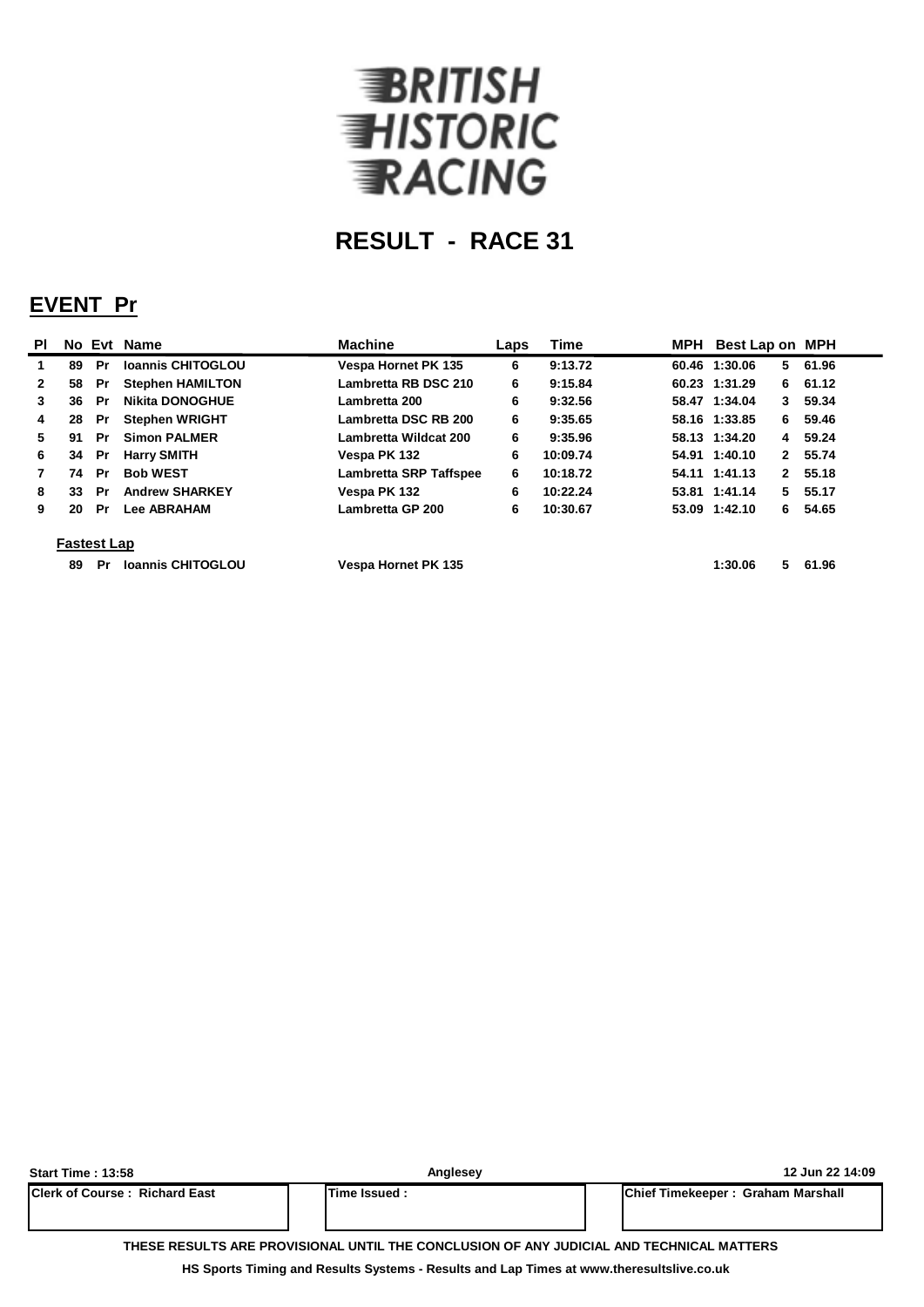| $\mathbf 1$ |                        | <b>Graham TATTON</b>                                                             |  |                                                          |                |                         |                                                                                |                 |       |                |                   |  |  |  |  |
|-------------|------------------------|----------------------------------------------------------------------------------|--|----------------------------------------------------------|----------------|-------------------------|--------------------------------------------------------------------------------|-----------------|-------|----------------|-------------------|--|--|--|--|
|             | Lap                    | $1 \t 2 \t 3$<br>1   1:32.45   1:29.05   1:29.05   1:30.33   1:29.27   1:30.37   |  |                                                          | $\overline{4}$ |                         | $5 \t\t 6$                                                                     | $\mathbf{7}$    | 8     | $\overline{9}$ | 10 <sub>1</sub>   |  |  |  |  |
| 11          | <b>Drew DUNCAN</b>     |                                                                                  |  |                                                          |                |                         |                                                                                |                 |       |                |                   |  |  |  |  |
|             |                        | 1   1:50.25   1:43.06   1:46.19   1:49.32   1:50.93                              |  |                                                          |                |                         | Lap 1 2 3 4 5 6 7                                                              |                 | 8     | $\overline{9}$ | 10 <sub>1</sub>   |  |  |  |  |
| 20          |                        | <b>Lee ABRAHAM</b>                                                               |  |                                                          |                |                         |                                                                                |                 |       |                |                   |  |  |  |  |
|             | Lap                    | $\sim$ $-1$<br>1   1:51.31   1:44.26   1:42.76   1:48.05   1:42.19   1:42.10     |  | 2 3 4 5 6                                                |                |                         |                                                                                | $\mathbf{7}$    | 8     | 9              | 10 <sub>1</sub>   |  |  |  |  |
| 25          |                        | <b>Tom SHAW</b>                                                                  |  |                                                          |                |                         |                                                                                |                 |       |                |                   |  |  |  |  |
|             | Lap                    | $\sim$ 1                                                                         |  | 2 3 4 5 6<br>1:29.61  1:29.99  1:29.86  1:29.24  1:29.89 |                |                         |                                                                                | 7 <sup>7</sup>  | 8     | $\overline{9}$ | 10 <sub>1</sub>   |  |  |  |  |
| 26          |                        | <b>Darren CONNEELY</b>                                                           |  |                                                          |                |                         |                                                                                |                 |       |                |                   |  |  |  |  |
|             | Lap                    | 1   1:32.59   1:29.10   1:29.04   1:30.27   1:29.26   1:29.32                    |  |                                                          |                |                         | $1$ and $2$ and $3$ and $4$ and $5$ b and 6                                    | $7 \sim$        | 8     | 9              | 10 <sub>1</sub>   |  |  |  |  |
| 28          |                        | <b>Stephen WRIGHT</b>                                                            |  |                                                          |                |                         |                                                                                |                 |       |                |                   |  |  |  |  |
|             |                        | 1   1:40.76   1:35.23   1:35.69   1:34.98   1:35.14   1:33.85                    |  |                                                          |                |                         | Lap 1 2 3 4 5 6 7                                                              |                 | 8     | $\overline{9}$ | 10 <sub>1</sub>   |  |  |  |  |
| 33          | <b>Andrew SHARKEY</b>  |                                                                                  |  |                                                          |                |                         |                                                                                |                 |       |                |                   |  |  |  |  |
|             | Lap                    | $1 \t2 \t3 \t4$<br>1   1:51.73   1:43.01   1:42.31   1:42.27   1:41.14   1:41.78 |  |                                                          |                |                         | $5 \t\t 6$                                                                     | $\mathbf{7}$    | 8     | $\overline{9}$ | 10 <sub>1</sub>   |  |  |  |  |
| 34          | <b>Harry SMITH</b>     |                                                                                  |  |                                                          |                |                         |                                                                                |                 |       |                |                   |  |  |  |  |
|             |                        |                                                                                  |  | 1:40.10  1:40.87  1:41.28  1:40.77  1:41.17              |                |                         | Lap 1 2 3 4 5 6                                                                | $7 \quad \circ$ | 8     | $\overline{9}$ | 10 <sub>1</sub>   |  |  |  |  |
| 36          | <b>Nikita DONOGHUE</b> |                                                                                  |  |                                                          |                |                         |                                                                                |                 |       |                |                   |  |  |  |  |
|             |                        | Lap $1$ 2                                                                        |  | 3 <sup>7</sup>                                           |                | $\overline{\mathbf{4}}$ | $5^{\circ}$ 6<br>1   1:40.21   1:35.25   1:34.04   1:34.44   1:34.29   1:34.33 | 7 <sup>7</sup>  | 8     | 9              | 10                |  |  |  |  |
| 37          | <b>James McNALLY</b>   |                                                                                  |  |                                                          |                |                         |                                                                                |                 |       |                |                   |  |  |  |  |
|             |                        | 1   1:40.06   1:36.37   1:34.29   1:34.60   1:34.66   1:34.64                    |  |                                                          |                |                         | Lap 1 2 3 4 5 6 7 8                                                            |                 |       | $\overline{9}$ | $\overline{10}$   |  |  |  |  |
| 41          | <b>Stuart DAY</b>      |                                                                                  |  |                                                          |                |                         |                                                                                |                 |       |                |                   |  |  |  |  |
|             |                        | 1   1:35.25   1:31.10   1:31.57   1:32.09   1:32.13   1:30.98                    |  |                                                          |                |                         | Lap 1 2 3 4 5 6 7                                                              |                 | $8 -$ | 9              | 10                |  |  |  |  |
| 50          |                        | <b>Phil HALLAM</b>                                                               |  |                                                          |                |                         |                                                                                |                 |       |                |                   |  |  |  |  |
|             |                        | 1   1:46.68   1:39.95   1:39.63   1:40.72   1:40.01   1:40.31                    |  |                                                          |                |                         | Lap 1 2 3 4 5 6 7 8                                                            |                 |       | $\overline{9}$ | 10 <sub>1</sub>   |  |  |  |  |
| 52          |                        | John WOODS                                                                       |  |                                                          |                |                         |                                                                                |                 |       |                |                   |  |  |  |  |
|             |                        | 1   1:48.07   1:40.15   1:39.91   1:39.67   1:41.64   1:39.08                    |  |                                                          |                |                         | Lap 1 2 3 4 5 6 7 8                                                            |                 |       | 9              | $\blacksquare$ 10 |  |  |  |  |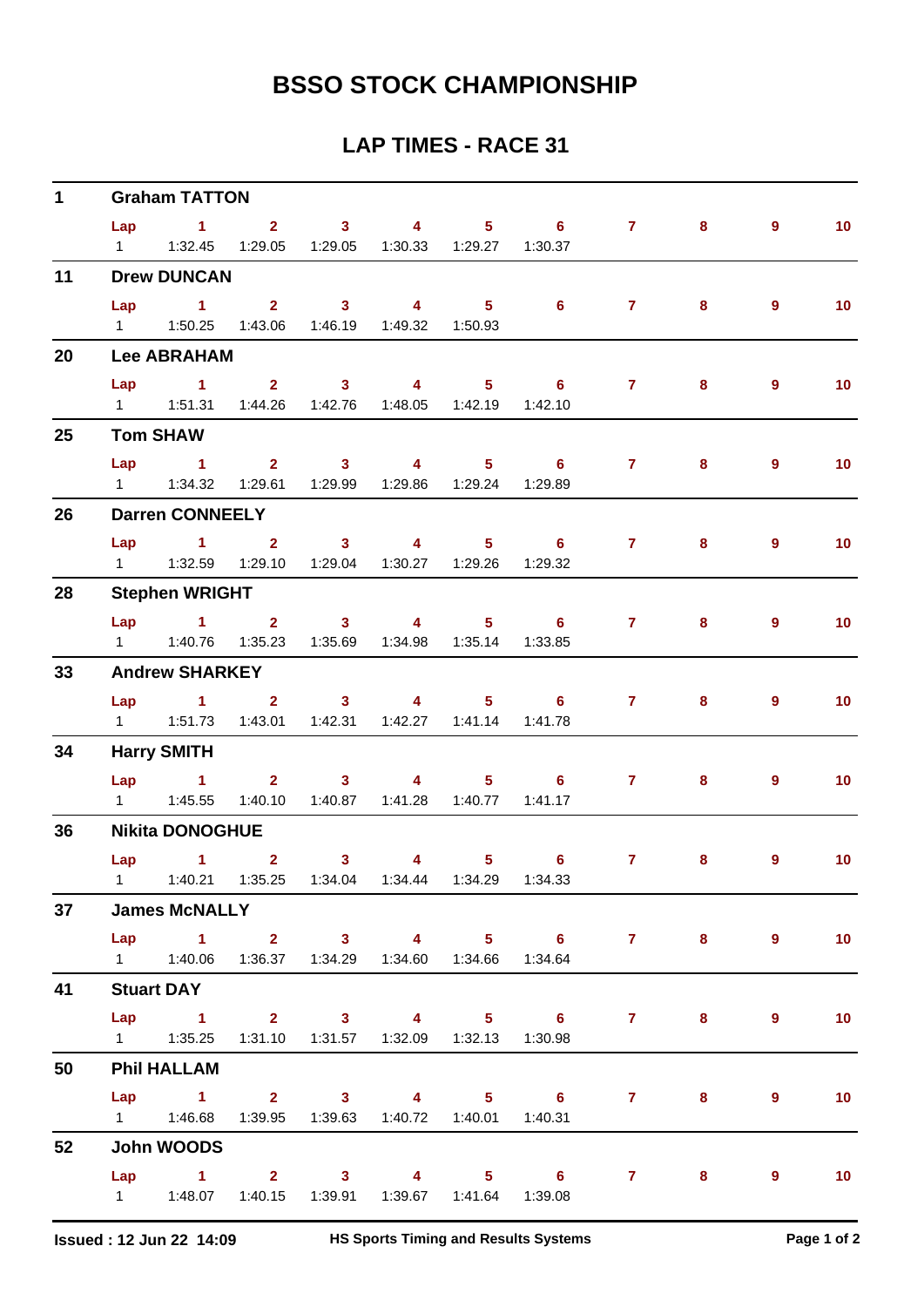| 58  |                          | <b>Stephen HAMILTON</b>            |                           |                                    |                     |                           |                                       |                |   |             |    |  |  |  |  |
|-----|--------------------------|------------------------------------|---------------------------|------------------------------------|---------------------|---------------------------|---------------------------------------|----------------|---|-------------|----|--|--|--|--|
|     | Lap                      | $\sim$ $-1$                        | $\sim$ 2<br>1:31.85       | $\overline{\mathbf{3}}$            | 4                   | 5 <sub>1</sub>            | $\overline{\phantom{0}}$ 6<br>1:31.29 | $\mathbf{7}$   | 8 | $9^{\circ}$ | 10 |  |  |  |  |
| 63  | <b>David BRISTOW</b>     |                                    |                           |                                    |                     |                           |                                       |                |   |             |    |  |  |  |  |
|     | Lap                      | $\sim$ 1.000 $\sim$ 1.000 $\sim$   | $\overline{2}$            | 3 <sup>7</sup><br>1:29.83          | $\sim$ 4 and $\sim$ | 1:30.04  1:31.42          | $5 \t\t 6$<br>1:32.55                 | $7^{\circ}$    | 8 | 9           | 10 |  |  |  |  |
| 74  | <b>Bob WEST</b>          |                                    |                           |                                    |                     |                           |                                       |                |   |             |    |  |  |  |  |
|     |                          | Lap 1<br>$1 \t 1:48.59$            | $2^{\circ}$<br>1:41.13    | $\overline{\mathbf{3}}$<br>1:41.98 | $\overline{4}$      | 5 <sub>1</sub>            | $\overline{\phantom{0}}$ 6<br>1:42.48 | $\overline{7}$ | 8 | 9           | 10 |  |  |  |  |
| 83  | <b>Jeremy CREW</b>       |                                    |                           |                                    |                     |                           |                                       |                |   |             |    |  |  |  |  |
|     |                          | Lap 1<br>1   1:44.33   1:37.79     | $2^{\circ}$               | $\overline{\mathbf{3}}$            | $\sim$ 4            | $5 -$                     | $\overline{\phantom{a}}$ 6<br>1:38.16 | $\mathbf{7}$   | 8 | 9           | 10 |  |  |  |  |
| 89  | <b>Ioannis CHITOGLOU</b> |                                    |                           |                                    |                     |                           |                                       |                |   |             |    |  |  |  |  |
|     | Lap                      | $\sim$ 1.000 $\sim$ 1.000 $\sim$   | $\overline{2}$<br>1:31.86 | $\mathbf{3}$<br>1:32.57            | 4<br>1:30.40        | 5 <sup>1</sup><br>1:30.06 | 6<br>1:32.09                          | $\overline{7}$ | 8 | 9           | 10 |  |  |  |  |
| 91  | <b>Simon PALMER</b>      |                                    |                           |                                    |                     |                           |                                       |                |   |             |    |  |  |  |  |
|     | Lap                      | $\sim$ $\sim$ $\sim$ $\sim$ $\sim$ | $\mathbf{2}$              | 3 <sup>1</sup><br>1:34.83          | 4                   |                           | $5 \t\t 6$<br>1:34.65                 | $\overline{7}$ | 8 | 9           | 10 |  |  |  |  |
| 109 | <b>Paul FITZGERALD</b>   |                                    |                           |                                    |                     |                           |                                       |                |   |             |    |  |  |  |  |
|     | Lap                      | $\blacktriangleleft$<br>111:51.75  | $\overline{2}$            | $\mathbf{3}$                       | 4                   | $5\phantom{1}$            | 6                                     | $\overline{7}$ | 8 | 9           | 10 |  |  |  |  |